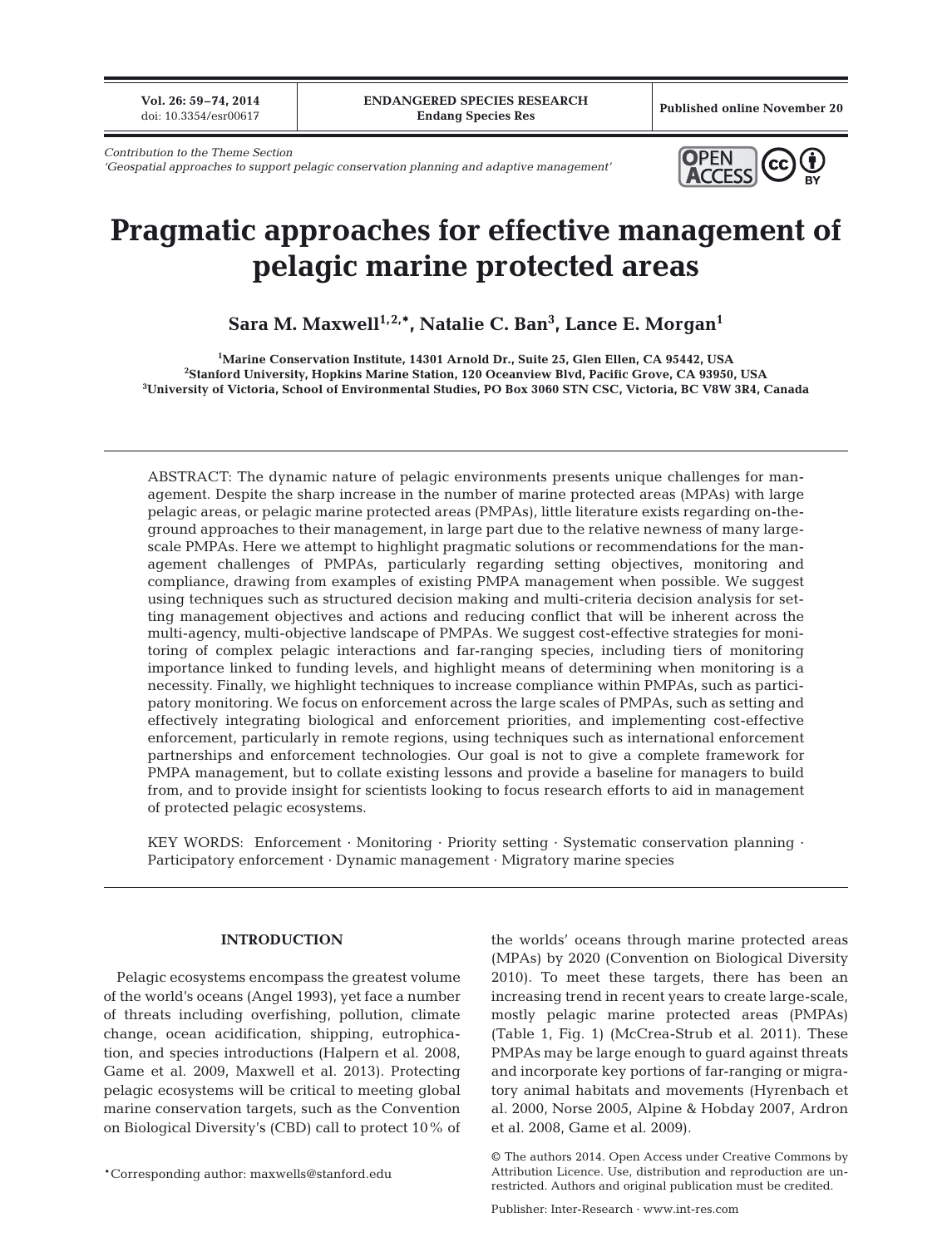Table 1. Marine protected areas larger than 75 000 km<sup>2</sup> with large pelagic ecosystem components that were created for purposes beyond single-species objectives. MNM: marine national momument; MPA: marine protected area; OSPAR: Oslo Paris Commission; CCAMLR: Commission for the Conser vation of Antarctic Marine Living Resources; NEAFC: North East Atlantic Fisheries Commission; USFWS: United States Fisheries and Wildlife Service; nmi: nautical miles

| Name                                                               | Size                        | Year | Administrative<br>body                                                                                | Management measures                                                                                                                                                                                                                                                                                                                                                                                                                                                            |
|--------------------------------------------------------------------|-----------------------------|------|-------------------------------------------------------------------------------------------------------|--------------------------------------------------------------------------------------------------------------------------------------------------------------------------------------------------------------------------------------------------------------------------------------------------------------------------------------------------------------------------------------------------------------------------------------------------------------------------------|
| Australian<br>Commonwealth<br>Marine Reserve<br>Network            | $3\,100\,000~\mathrm{km^2}$ | 2012 | Australia                                                                                             | Management plans in development for some areas, but planned multiple use in<br>areas except marine national parks which are zoned as no-take. Macquarie<br>Island Commonwealth Reserve (established $1999; 162000 \text{ km}^2$ ) prohibits mining<br>and recreational fishing; commercial fishing and scientific research (other than<br>demersal trawl) requires permits. The largest no-take area is the Coral Sea<br>Commonwealth Reserve which is 989 842 km <sup>2</sup> |
| Cook Islands<br>Marine Park                                        | $1065000 \text{ km}^2$      | 2012 | Cook Islands                                                                                          | Management plan in development for multiple use                                                                                                                                                                                                                                                                                                                                                                                                                                |
| South Georgia &<br>South Sandwich<br>Islands MPA<br>Protected Area | $1000700 \text{ km}^2$      | 2012 | United Kingdom                                                                                        | Includes $20431 \text{ km}^2$ of no-take area. Bottom trawling is prohibited throughout,<br>bottom fishing in areas shallower than 700 m                                                                                                                                                                                                                                                                                                                                       |
| Chagos Protected<br>Area                                           | 640 000 $km^2$              | 2010 |                                                                                                       | United Kingdom No commercial fishing allowed                                                                                                                                                                                                                                                                                                                                                                                                                                   |
| Phoenix Islands<br>Protected Area                                  | $408250 \text{ km}^2$       | 2006 | Kiribati                                                                                              | Permits are required for science, cultural, management, or educational studies;<br>specimen collection; tourism operators; tourist visits. All Kiribati fishing vessels<br>larger than 7 m have to be licensed. All fishing restricted within 12 nmi of the<br>Phoenix Islands. Purse seining restricted within 60 nmi of Kanton Island                                                                                                                                        |
| Papahānaumokuākea 362074 km <sup>2</sup><br><b>MNM</b>             |                             | 2006 | <b>USA</b>                                                                                            | Entering the monument requires permit. Exemptions for uninterrupted passage,<br>law enforcement, armed forces activities, emergencies response. No commercial<br>fishing is allowed. Fishing is allowed under Native Hawaiian Use permit for sus-<br>tenance at Midway Atoll                                                                                                                                                                                                   |
| <b>Great Barrier Reef</b><br>Marine Park<br>(GBRMP)                | $345400 \text{ km}^2$       | 1975 | Australia                                                                                             | Zoning plans define what activities can occur in which locations. More than 33%<br>of the GBRMP is no-take                                                                                                                                                                                                                                                                                                                                                                     |
| Northeast Atlantic<br>high seas areas                              | $287311 \text{ km}^2$       | 2010 | <b>OSPAR</b>                                                                                          | No regulations as of yet; however, most overlap with NEAFC bottom fishing<br>closures                                                                                                                                                                                                                                                                                                                                                                                          |
| Marianas Trench<br><b>MNM</b>                                      | $246608$ km <sup>2</sup>    | 2009 | <b>USA</b>                                                                                            | Management plan in development. No commercial fishing allowed in Islands Unit<br>of MNM                                                                                                                                                                                                                                                                                                                                                                                        |
| Pacific Remote<br>Islands MNM                                      | $225040 \text{ km}^2$       | 2009 | <b>USA</b>                                                                                            | No commercial fishing allowed. USFWS permits non-commercial sport fisheries at<br>Palmyra Atoll. NOAA manages fishing activities in the US Exclusive Economic<br>Zone                                                                                                                                                                                                                                                                                                          |
| Prince Edward<br>Islands Marine<br><b>MPA</b>                      | $180000 \text{ km}^2$       | 2009 | South Africa                                                                                          | Fishing ban within 22.2 km of the Islands. Limited fishing and other activities sea-<br>ward of this 22.2 km zone. Some limited fishing to monitor fish populations may<br>be allowed within a few restricted areas                                                                                                                                                                                                                                                            |
| Motu Motiro Hiva<br>Marine Park                                    | $150000 \text{ km}^2$       | 2010 | Chile                                                                                                 | Designated as a no-take area                                                                                                                                                                                                                                                                                                                                                                                                                                                   |
| Galapagos Marine<br>Reserve                                        | $133000 \text{ km}^2$       | 1998 | Ecuador                                                                                               | The reserve is split into 3 main zones: a multi-use zone, a limited-use zone, and a<br>port zone. These 3 main zones are split further into a number of subzones. Within<br>the limited-use zones are some areas designated as non-extractive areas                                                                                                                                                                                                                            |
| Marine Park of<br>the Glorieuses &<br>Marine Park of<br>Mayotte    | $110000 \text{ km}^2$       | 2012 | France                                                                                                | Management plan in development                                                                                                                                                                                                                                                                                                                                                                                                                                                 |
| South Orkney<br>Islands Southern<br><b>Shelf MPA</b>               | $93818 \text{ km}^2$        | 2010 | <b>CCAMLR</b>                                                                                         | Designated as a no-take area                                                                                                                                                                                                                                                                                                                                                                                                                                                   |
| Pelagos Marine<br>Sanctuary                                        | 87492 km <sup>2</sup>       | 2005 | France, Italy,<br>Monaco via the<br>Extraordinary<br>Conference of<br>the Parties of<br>the Sanctuary | Management plan has been created though not implemented yet, currently, there<br>is no timeline for implementation. The management plan calls for the prohibition<br>of gillnet fishing, addressing threats to cetaceans with clear, targeted manage-<br>ment actions and monitoring impacts of whale watching and high-speed boating                                                                                                                                          |

Many PMPAs, however, have only recently been designated or are in development stages, and very few have been in existence long enough to draw lessons relevant for the management of PMPAs elsewhere. Thus, appropriate management goals for these large protected areas and scientific evidence for their success have yet to be established (Gaines et al. 2010). The Big Ocean Network (www.bigoceanmanagers. org/) provides a forum for managers of large, mostly pelagic MPAs to communicate about challenges and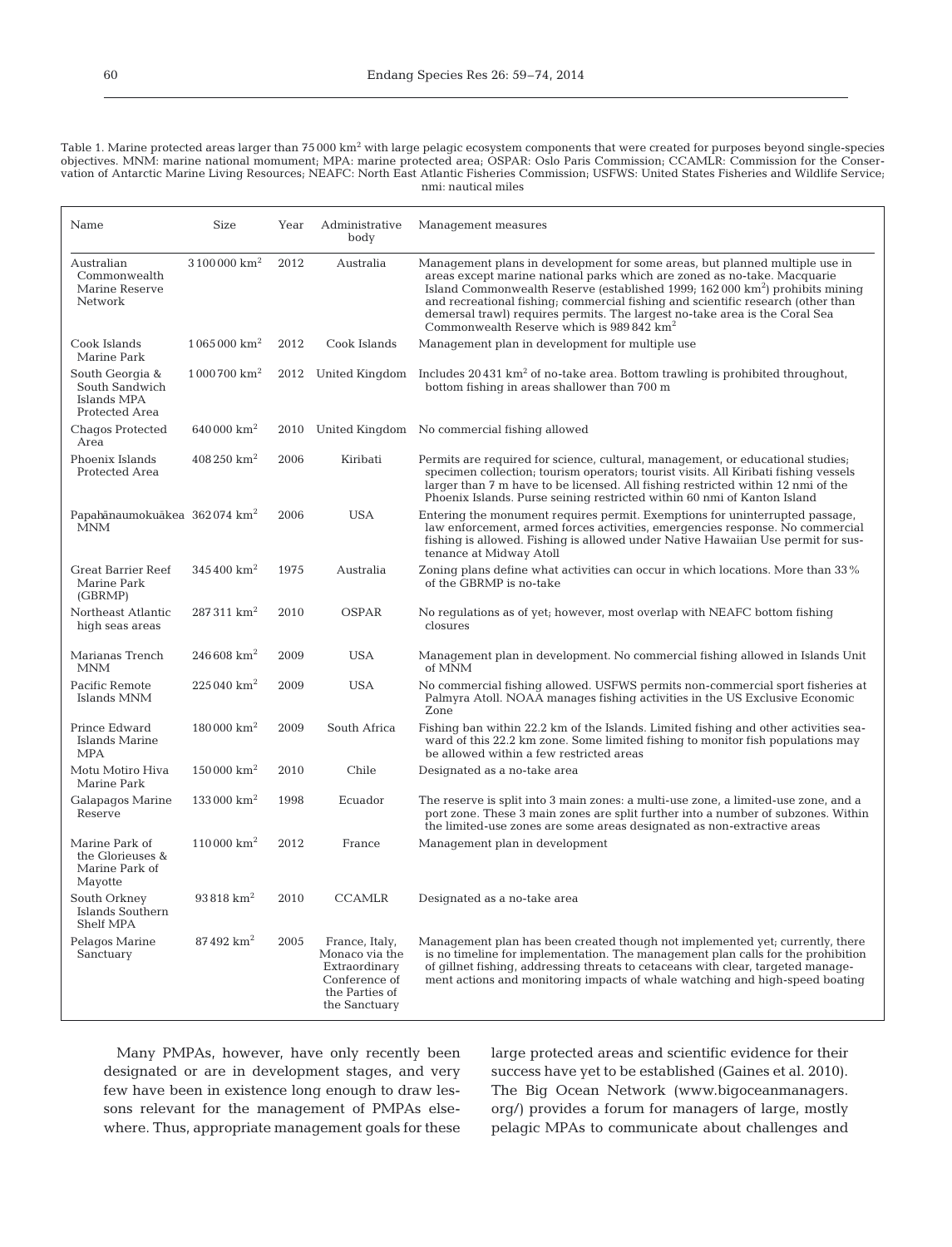

Fig. 1. Marine protected areas (MPAs) with large pelagic components. Image credit: Beth Pike, Marine Conservation Institute. Administrative bodies and years in which the MPAs were founded are also given

successes in management (Toonen et al. 2013). However, many insights from this group have not been formally captured. Thus, while key ecological, social, and political ideas for marine conservation planning in pelagic ecosystems have been considered elsewhere (Ban et al. 2014a,b), a cohesive review of existing lessons and their implications for PMPA management has not been conducted. Below we outline management considerations specific to PMPAs, based on discussions with PMPA managers and arising from a Marine Think Tank entitled 'Pelagic ecosystems and management of marine protected areas', held during the International Congress for Conservation Biology in Auckland, New Zealand, in December 2011. We attempt to offer pragmatic solutions or recommendations for key management challenges of PMPAs, drawing from examples of existing PMPA management when possible. This information was compiled through a review of scientific and grey literature, as well as management plans. Interviews with managers of existing PMPAs and individuals with key roles in the implementation or management process, and discussions at the Marine Think Tank, all informed our approach and the information presented.

In this paper we first focus on setting management goals and objectives, and identifying priorities for management action. Next we discuss monitoring key components of PMPAs to assist management decision-making, and finally we consider compliance and enforcement of PMPAs. In particular, all sections focus on cost-effectiveness and frequently use the US Pacific Remote Islands Marine National Monument (PRIMNM) as a management example, because this work was originally motivated by a request from the NOAA to develop a guidance document for PRIMNM management (Maxwell & Morgan 2012). While we fall short of a comprehensive overview of effective PMPA management, our aim is to provide a framework that managers can build upon, as more areas are designated and more management experience is accumulated.

# **DETERMINING MANAGEMENT ACTIONS AND PRIORITIES**

For many recently designated PMPAs management objectives and plans are still being defined and created (e.g. Chagos Marine Reserve, PRIMNM). Scientists and managers have already established that effective MPAs, regardless of size or location, must have clearly articulated goals and measurable objectives (Hocking et al. 2000, Pomeroy et al. 2004, Notarbartolo-Di-Sciara et al. 2008, Hooker et al. 2011, Sowman et al. 2011, Thorpe et al. 2011). Commonly, the overarching goals are articulated at designation. Ensuring that goals are clear and that measurable objectives for achieving those goals are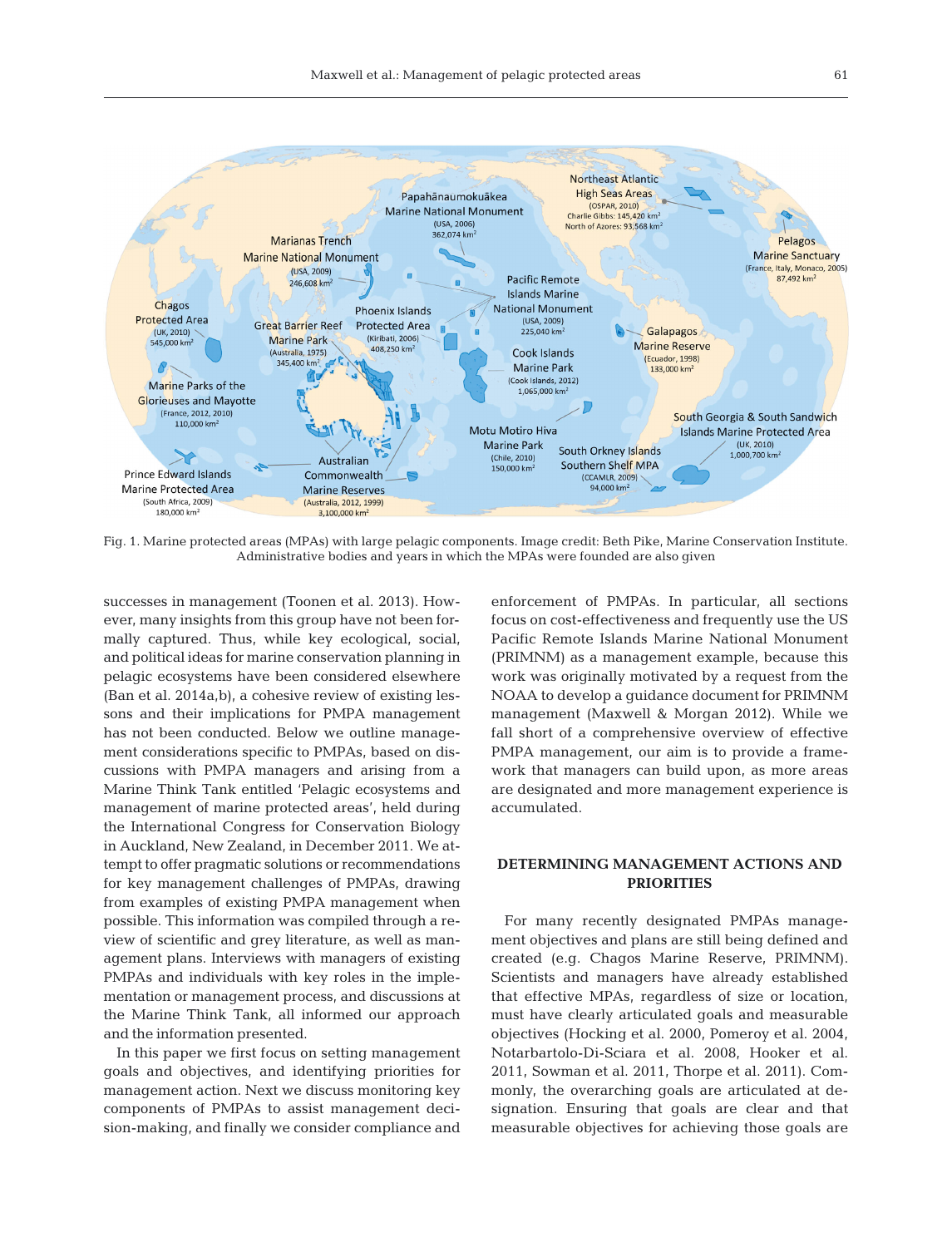articulated will be similarly important for PMPAs, particularly given data limitations in these areas even in more developed countries — and the conflicting mandates that may occur. Guidance for setting objectives can be found elsewhere (e.g. Tear et al. 2005); thus, here we focus on providing approaches for prioritizing management and monitoring actions, specifically for PMPAs. The dynamic nature of oceanographic features within PMPAs necessitates additional considerations for managers beyond those of most coastal MPAs. Below we first outline a general approach for determining management actions and priorities, and then highlight a few of the considerations facing PMPAs: (1) cost-effectiveness, (2) conflicting mandates, (3) multi-agency coordination, and (4) threats beyond PMPA boundaries.

### **Cost-effective approaches**

An approach gaining traction in conservation literature and practice is to prioritize management actions based on their cost-effectiveness for achieving conservation objectives (Carwardine et al. 2012). This approach emerged from the decision sciences and, more specifically, is a form of structured decision-making (SDM). It is simple, user-friendly, and can combine available information and scientific expertise. Several questions are formulated based on data and expert opinions: What are the key management actions for achieving the stated objectives? What components of biodiversity/ecological integrity benefit from the management action (in conservation planning terms, what are the key features)? What is the benefit to these features for each management action compared to a 'do nothing' scenario? What is the feasibility of implementing the management actions? And how much do the management actions cost over a given time horizon (e.g. 20 yr)? A simple spreadsheet can then be used to assess the costeffectiveness, including feasibility, of the management actions under consideration (Carwardine et al. 2012). If data for these questions are not available, experts can provide estimates. Methods for expert elicitation have been refined and provide guidance for obtaining these estimates (Martin et al. 2012).

Perhaps most importantly for PMPAs, cost-effectiveness approaches such as SDM provide a framework for formalizing the intrinsic knowledge of experts in the context of complex scenarios with conflicting objectives, while also providing a means of integrating science and uncertainty into the process. Furthermore, decision-makers and stakeholders are

critical to the SDM process. SDM has been applied to determine incidental take allowances under the Endangered Species Act and to aid in ecosystembased management and other fisheries applications (Espinosa-Romero et al. 2011, Irwin et al. 2011, McGowan 2013). Creating explicit, periodic mechanisms for review/revision as new information becomes available and/or the conservation priorities change is also critical.

### **Deling with conflicting mandates**

Prioritizing conservation actions for implementation can be particularly difficult when there are conflicts among management objectives. This is especially likely in PMPAs given the jurisdiction of multiple agencies. For example, in PRIMNM, management objectives will likely include conservation actions for both seabirds and pelagic fishes. These 2 objectives may conflict, as a management action that increases seabird populations has the potential to reduce pelagic fish populations through ecological interactions (Maxwell & Morgan 2013). One approach for addressing such conflicting objectives is to use the cost-effectiveness approach outlined above (e.g. through SDM), as it can identify the management action that ensures the most benefit to both suites of species. Another way of managing conflicting objectives is to create a hierarchy of management objectives, detailing how conflicting management objectives should be handled by identifying conflicts *a priori.* This has been suggested for the Papahānaumokuākea Marine National Monument, where conflicts exist between Galapagos sharks *Carcharhinus galapagensis* that predate Hawaiian monk seals *Monachus schauinslandi* (Gerber et al. 2011, Lowry et al. 2011, Marcot et al. 2012).

A specific challenge of resource management, and one inherent to PMPAs, is determining strategies when management objectives cannot be evaluated using common currencies (e.g. tourism revenue versus seabird productivity). Multi-criteria decision analysis (MCDA) has proven a productive strategy to determine effective management objectives when interests are conflicting, when data limitations make decisions difficult, and/or when common currencies do not exist (Brauers et al. 2008, Dichmont et al. 2013). MCDA has been applied effectively in fisheries management (Dichmont et al. 2013), and applications to PMPAs are likely to be similarly effective. For example, MCDA was used to balance sustainability, economic and social objectives, and manage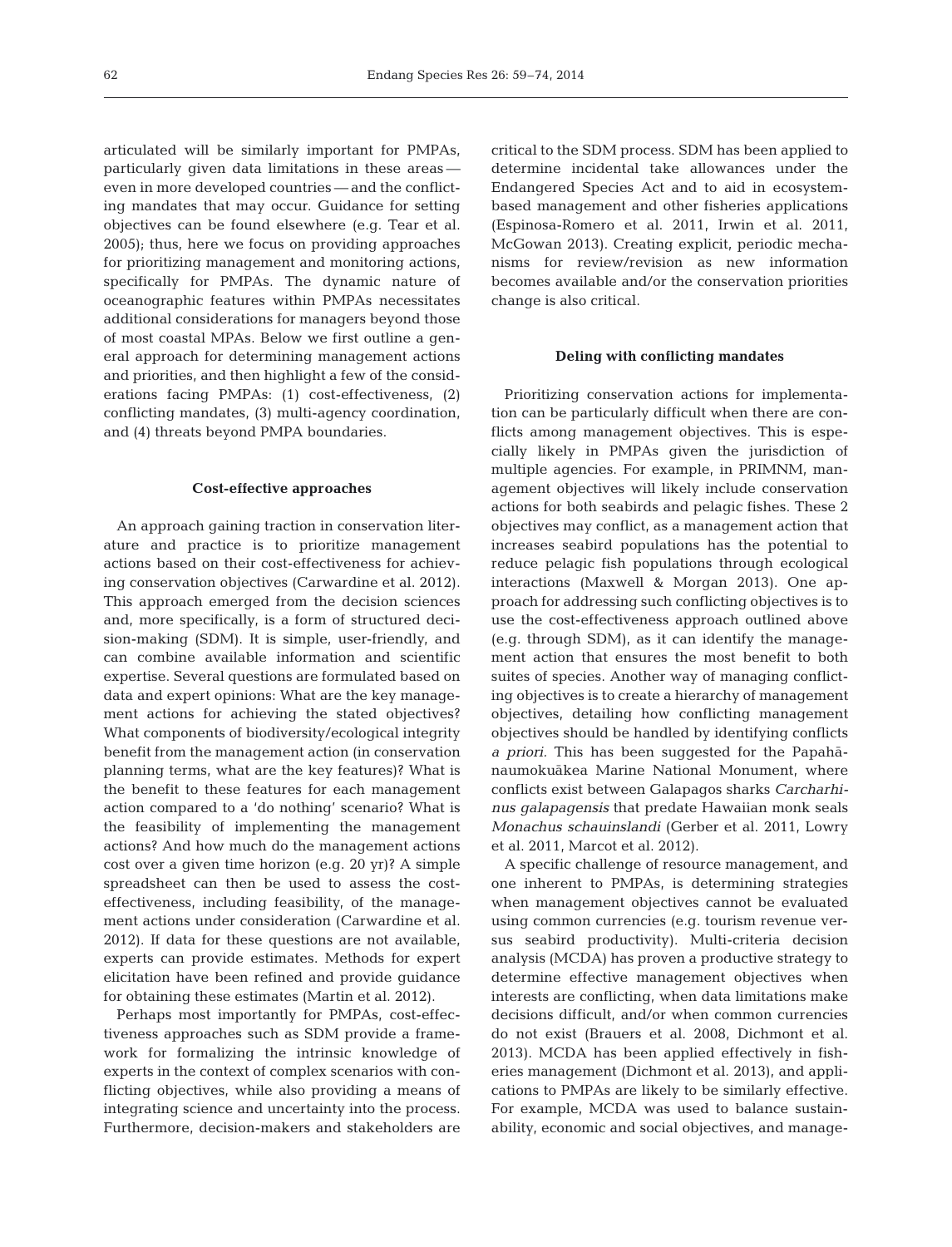ment strategies across stakeholders and agencies in the Queensland East Coast Trawl Fishery through a quantified process (Dichmont et al. 2013). An expert opinion solicitation was used to determine objectives for management, and stakeholders and expert groups determined potential management strategies to achieve these objectives. Effectiveness of the strategies was quantified and weighted across objectives to determine which strategies were likely to have the optimal outcome. Of particular importance, key data for accessing each of the management objectives varied widely (e.g. stock assessments for key species, economic data); however, through this process, management strategies that would benefit best across all objectives still emerged. Efficiency frontiers represent another avenue for evaluating management strategies across widely varying management objectives (White et al. 2012).

Developing a hierarchy of management objectives using MCDA processes, and assessing the cost-effectiveness of key management actions at achieving the objectives, has the potential to work well with PMPAs. For example, a MCDA and cost-effectiveness process can help determine PRIMNM management objectives and actions, across potentially conflicting mandates such as protection of pelagic fishes and seabirds. This kind of pre-structured decisionmaking can aid in both reducing conflict and the financial costs associated with conflicts and in speeding management action when ecological resources are at risk (Costello et al. 2008, 2010, Gaines et al. 2010). This kind of approach may be particularly applicable for PMPAs because so little is known about pelagic systems and how species and ecosystems interact (Game et al. 2009, Maxwell & Morgan 2013).

### **Coordination and conflict among multiple agencies**

An additional challenge that may arise in PMPA management is multi-agency jurisdictions. Because PMPAs are often large and responsible for managing multiple species and habitats, management is likely to fall under different agencies or institutional authorities either by region (e.g. state and federal waters) or by species (e.g. fishery and protected species resource authorities). Designating strategies and frameworks to coordinate multiple agencies is key to effective and efficient management, as well as to reducing conflicts. Techniques such as MCDA and cost- effectiveness analysis are likely to work well in reducing interagency conflict, as was found in the

Queensland East Coast Trawl Fishery where the fishery is managed by fisheries agencies, but also falls within the boundaries of the Great Barrier Reef Marine Park (Dichmont et al. 2013). Similarly, in the management plan for the Phoenix Islands Protected Area (PIPA) in Kiribati, managers have outlined the detailed responsibilities of individual agencies, and also plan to establish a council specifically dedicated to resolving interagency disagreements when they arise. Further, they have a designated plan and specific language to ensure that agencies are provided with adequate structure and financial backing to carry out their responsibilities.

### **Threats beyond PMPA boundaries**

Because of the size of PMPAs, management objectives should ideally take into account the ability of PMPAs to mitigate threats that exist beyond their borders, in order to be effective for wide-ranging species or large-scale processes (Game et al. 2009, Ban et al. 2010). Identifying these threats can be a starting point for interagency and international cooperation. To do this, the limitations of PMPAs can be explicitly stated in the management objectives. Explicitly quantifying targets may be difficult, but targets could be determined using expert opinion, such as the Delphi technique. For example, in the Great Barrier Reef Marine Park, researchers used the Delphi technique to establish the risks facing dugongs in the park and to quantify the impacts explicitly and spatially. Using this technique, they found that 96% of dugong habitat is well protected, and they used these findings to prioritize risk management in the remaining areas (Grech & Marsh 2008). Quantifying targets for more mobile species may be more difficult, but would allow managers to set realistic objectives.

## **MONITORING IN PMPAS**

Monitoring within PMPAs may be conducted for a number of reasons: (1) to trigger management actions within an adaptive framework; (2) to audit management decisions or environmental programs; (3) to learn about a system; (4) to educate or inform the public and policy makers; and/or (5) to collect longterm background data on a component of the human or ecological system within a PMPA (McDonald-Madden et al. 2010). The motivation most common for managers, however, is to collect data that will in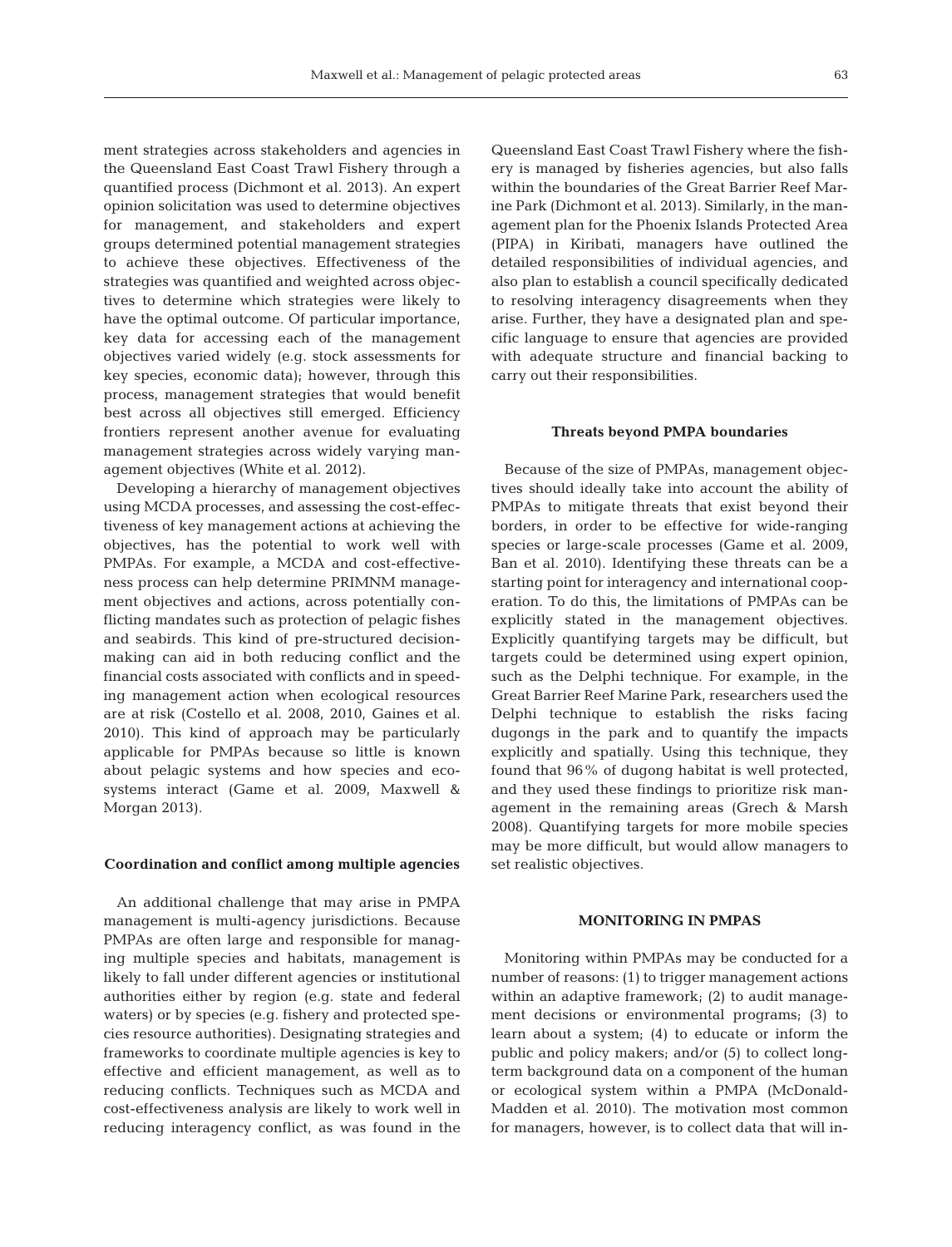form management, ideally within an iterative, adaptive framework that ties monitoring to management actions (Pomeroy et al. 2004, Pressey & Bottrill 2009). However, monitoring species, habitats, and MPA effectiveness can be costly, particularly over the spatial scale of PMPAs. Thus, to be the most cost-effective, monitoring resources should be carefully allocated, with particular attention being paid to statistical power in designing monitoring programs (Field et al. 2007). A recent decision framework created to determine if monitoring is necessary to achieve a specific objective may be particularly useful to PMPA managers as it can be used to guide cost-effective monitoring (McDonald-Madden et al. 2010) (Fig. 2). The decision tree developed for this framework highlights a number of places where scientific or management



Fig. 2. Making decisions about monitoring. The first step in the monitoring decision tree is to clearly state the objective(s) of the conservation program (Question 1, Q1). Objectives must be realistic, explicit, measurable, and relevant to management. The second step is a review of existing information on threats and the possible management options to address those threats (Q2). Where threats and management actions are well understood (the certainty attached to the term 'well' will be a case-specific quantity), the next step is to assess whether monitoring can usefully inform management  $(Q4, 5, 7)$ . However, it is also important not to delay management simply because of imperfect knowledge about management actions. See 'Monitoring in 'PMPAS' for examples of these assessments in practice. The fourth step is to consider constraints (most notably time [Q9] and resources [Q11]) on our ability to implement the type of monitoring or research that is needed. Even if considerable financial or human resources are available, there may not be sufficient time to correctly identify trends or incorporate monitoring results into future management. Where insufficient resources exist for active adaptive management, an assessment of other monitoring options might identify alternate cost-effective strategies (Q13). Working through this decision tree yields recommendations on whether and how to implement monitoring for management (Recommendations 3, 6, 8, 10, 12, 14, 15). In some cases, monitoring might not be possible or justified, given, for example, the urgency of the conservation issue or where only 1 clear management option exists. In all cases, monitoring for reasons other than improving management must be considered after progressing through this decision tree (reprinted from McDonald-Madden et al. (2010) by permission of *Trends in Ecology and Evolution*)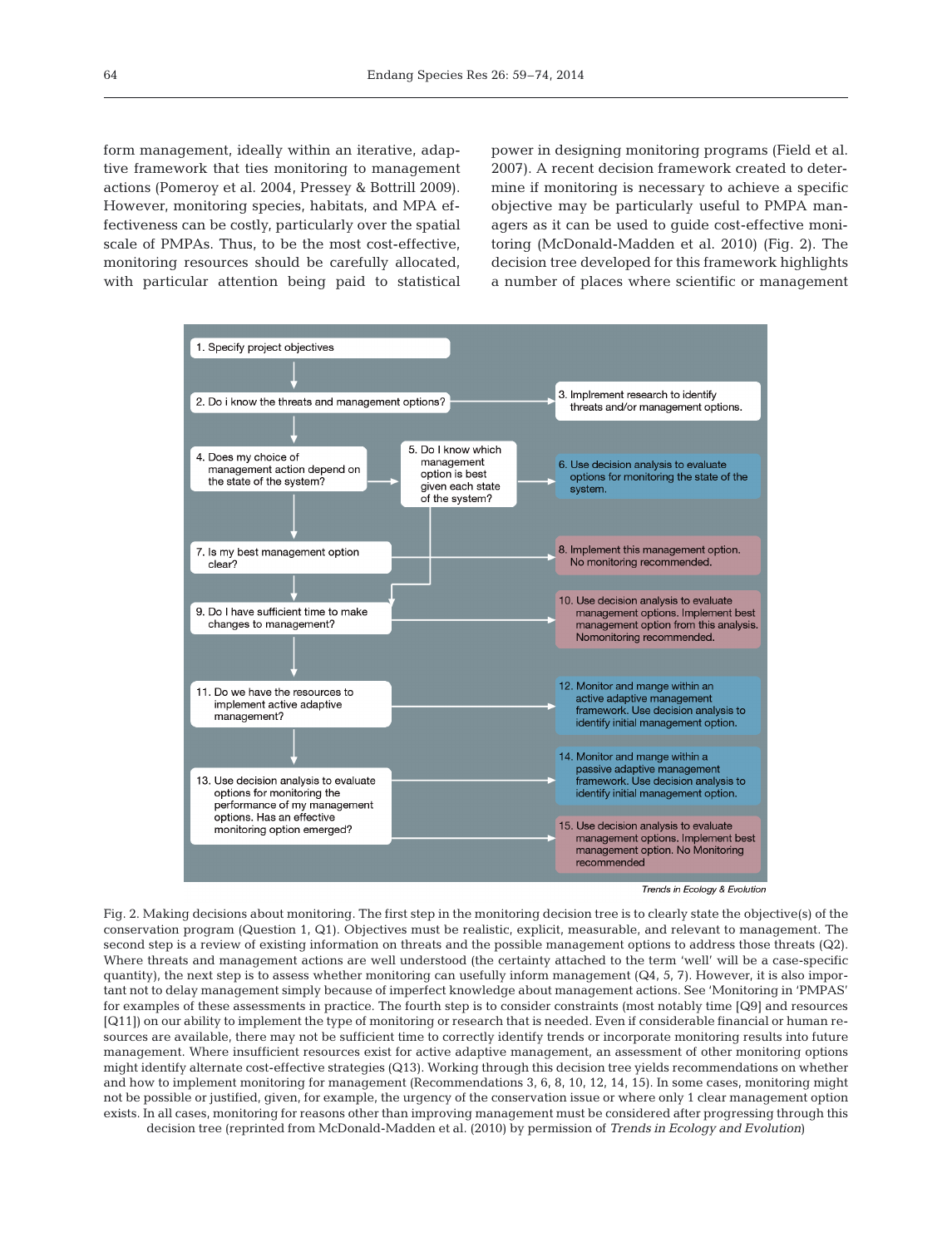information may be limited  $(Qs 2, 4, 5, 7, 9)$  and gives guidance on whether monitoring can help clarify the means of achieving objectives. It is important to note that in some instances, management decisions will not be effectively informed by monitoring, and thus resources may be better applied elsewhere.

# **Baseline data on human use and ecological conditions**

Determining management objectives for a PMPA will help guide baseline data collection early in a PMPA's existence. For all MPAs, baseline surveys at the time of designation provide a 'snapshot' that can be used to evaluate future changes (Puotinen 1994). Synthesizing these data into products relevant to managers will aid in the selection of informed and achievable objectives (e.g. increasing populations to historical levels, maintaining current ecosystem integrity). These baseline data are important for later steps of assessing the MPA's impacts on marine ecosystems (Dayton et al. 2000, Edgar et al. 2004).

Types of baseline data include: (1) distribution of the key species and habitats that are present, their relative and absolute abundance, as well as their spatial and temporal distributions; (2) characterization of the location, intensity, and seasonality of human uses and threats, and the importance to human communities; and (3) the oceanographic context of the pelagic environment at the time of MPA creation (i.e. currents, fronts, sea temperature).

Due to the highly dynamic nature of the pelagic environment, habitats, species, and oceanographic features may span beyond PMPA boundaries, and the data collected must be considered across a seascape level, not just within the boundaries of the PMPA. Hooker et al. (2011) provide guidance for monitoring highly mobile species and acknowledge that human impacts may similarly need to be monitored beyond PMPA boundaries (e.g. invasive species introduction, shipping, fishing, and pollution, including marine debris). Understanding the wider oceanographic context is also critical, as baseline knowledge of interannual and longer term regimes (i.e. Pacific Decadal Oscillation, regime shifts; Mantua & Hare 2002) and variables such as sea-surface temperature, upwelling, and primary productivity which can serve as proxies for the productivity of foraging resources — can be coupled with future movements and demographics of key protected species inside and outside of the MPAs (Hobday & Hartmann 2006, Kappes et al. 2010, Hooker et al. 2011).

## **Tiers of monitoring importance**

The expert solicitation processes described above can be used to determine the key components to be monitored (Martin et al. 2012), and the cost-effectiveness of monitoring can be considered one of the potential management actions when an analysis is undertaken (Carwardine et al. 2012). However, given the difficulties and cost of monitoring dynamic pelagic ecosystems and highly mobile species, we also suggest incorporating a tiered approach for determining the scientific components of monitoring strategies. We suggest expanding monitoring efforts down the tiers with increasing re sources. To be optimally cost-effective, however, monitored elements should be chosen because they reflect management objectives and can be used to trigger a management change (Gerber et al. 2005), and cost-effective analyses and SDM can guide the choice of elements.

### Tier 1. Threat and socio-economic monitoring

At the most basic level, PMPA managers need to understand human pressures on the PMPA, as most areas are designated to protect an ecosystem or species from current or future threats (Boersma & Parrish 1999, Agardy 2000, Fox et al. 2012). There are 2 key aspects to understanding human pressures: (1) where and when human activities that threaten aspects of biodiversity occur and (2) how important these activities are to human communities.

First, monitoring human activities allows managers to decide how to allocate scarce resources (e.g. enforcement, outreach, education) to protect the ecological integrity of the system (Sparks et al. 2011). Threat assessment can also highlight baseline data needed to better quantify threats and their impacts on indicator species and habitats (Puotinen 1994). Monitoring the extent of these threats through time can provide a rough approximation of MPA effectiveness.

Second, socio-economic monitoring provides a link between the biological gains of a PMPA and the benefits to local communities. One aspect of socio-economic monitoring is assessing the importance of human activities carried out within the PMPA to human communities, and exploring the concerns and/or expectations of local communities surrounding the PMPA (Marques et al. 2013). Socio-economic monitoring over time can determine how well a PMPA has become integrated into communities, and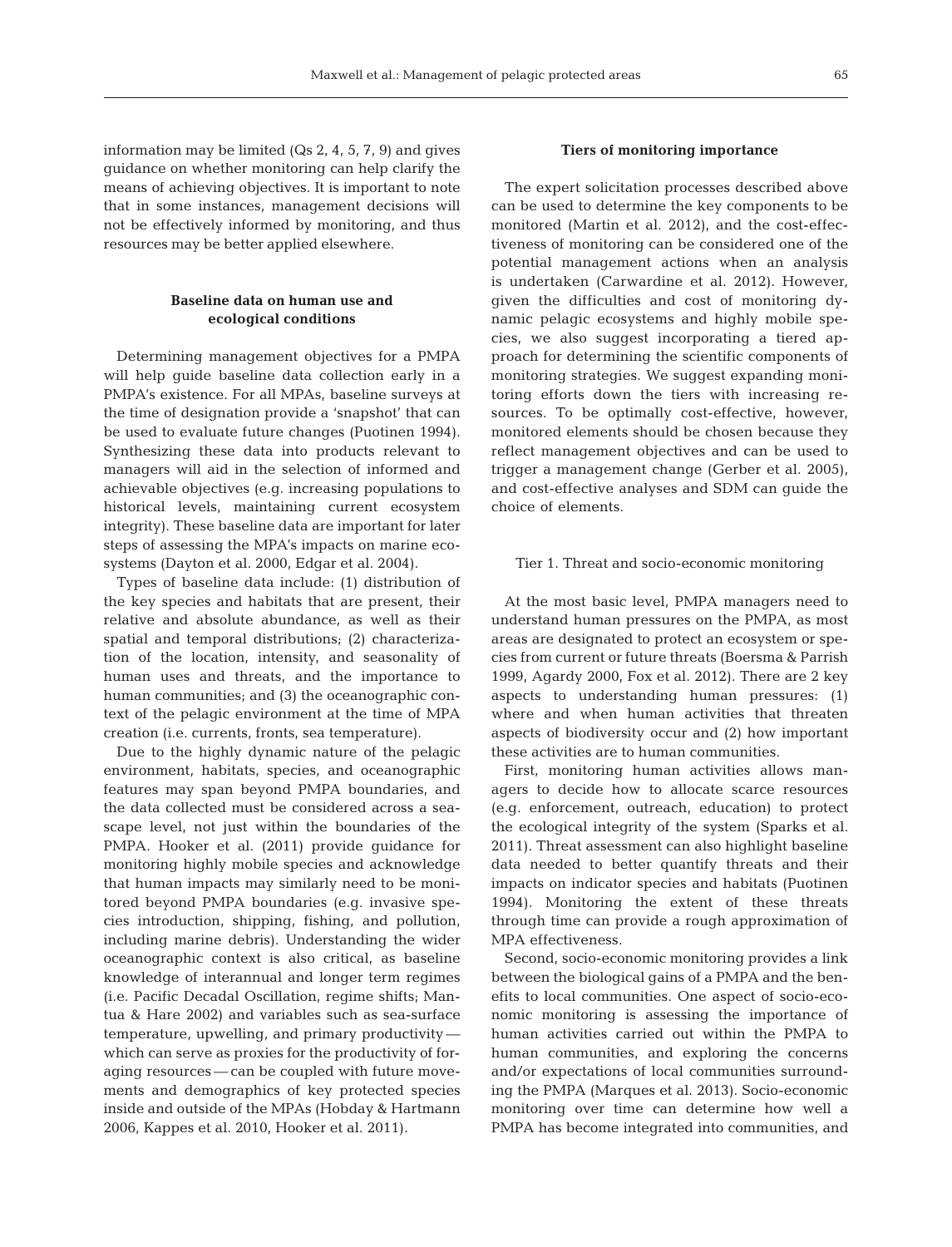how it is affecting them (positively and negatively). Quantifying socio-economic links is critical and can be done in a variety of ways. For example, metrics that relate the increase in fish populations inside the reserve to increased fish catches outside an MPA are the most obvious examples (Warner & Pomeroy 2012). Further, understanding how wealth derived from ocean resources is distributed in local communities will aid in understanding the positive and negative impacts of the MPA on individuals through time. This information can be used to understand how incomes are likely to shift given changes in resource management, including which sectors may benefit, or not, and how evenly the wealth will be distributed (Cinner 2007, Pollnac et al. 2010, Ban et al. 2011, White et al. 2013). For remote PMPAs, the user community is often small and diverse. For these places, it might be useful to quantify the 'existence value' of the PMPA to the general public (Stevens et al. 1991). Managers can use this metric to assess whether a user group or wider population knows that the PMPA exists, and to what extent their views of it are favorable. This knowledge can help to structure outreach campaigns, (1) with the goal of increasing awareness for the intrinsic value of the shared PMPA resource and (2) to demonstrate public support in the political arena.

#### Tier 2. Baseline and indicator species data

Establishing a baseline for the key indicator or protected species and habitats found in a PMPA is a necessary step in evaluating effectiveness. Collecting data on species and habitats, monitoring human uses and threats, and then assimilating these with existing biological and human use data are all components of this baseline evaluation (see 'Baseline data on human use and ecological conditions' above). Managers also need baseline assessments and monitoring to quantify changes through time. These data can be used to determine when and where to focus management efforts and create enforcement strategies, and to assess changes in key populations and habitats through time. A number of relevant model research programs exist for PMPAs, including coral reef and nearshore monitoring that is conducted by NOAA's Coral Reef Ecosystem Division and cetacean monitoring led by NOAA's Pacific Islands Fisheries Science Center (Morgan et al. 2010). Additionally, the US Office of National Marine Sanctuaries developed a simple-to-use, systematic approach for assessing their diverse sites (http:// sanctuaries. noaa.

gov/science/condition/). Monitoring the reproductive success or foraging ecology of indicator species can determine patterns in the larger ecosystem (Zacharias & Roff 2001) (Table 2).

# Tier 3. Short- and long-term monitoring, demographic responses, and complex ecosystem interactions

Understanding demographic responses of key species and more complex ecosystem responses and interactions to conservation actions often takes long-term monitoring programs and extensive analytical knowledge and techniques. However, shortterm monitoring can also provide valuable information. Short-term population monitoring (i.e. 1 to 5 yr) might be aimed at simply tracking the re moval of species by humans either through bycatch, poaching, directed take, or other activities resulting in injury or mortality (e.g. vessel strikes), and relating that to overall population numbers (e.g. demonstrating a 45% reduction in take between pre-MPA designation and the current monitoring year). For all data collected, monitoring should focus on accuracy, cost-effectiveness, efficiency, and ease of analyses. In contrast, longer term monitoring (i.e. 5 to 15 yr) should be aimed at more complex studies that can incorporate longterm trends and predictions (e.g. demographic models based on multi-year mark-recapture studies that include human threats (Hooker & Gerber 2004) and species abundance and distribution modeling (Hooker et al. 2011). Furthermore, these short- and long-term monitoring programs can aid in understanding whether PMPAs are effective in increasing commercial fish abundance, often a key reason for designating them.

Understanding how species and habitats respond to management actions is important for reaching management objectives (Gerber et al. 2011). Collaborating with outside research institutions, such as universities and non-profit organizations, will be the best way to encourage these types of studies, because they often require significant commitments of time and resources. Care should be taken to set up effective collaborations so that external projects address applied management needs (Field et al. 2007). Ultimately, understanding demographic responses and teasing apart complex ecosystem interactions may be the only way to evaluate the longterm effectiveness of the MPA on maintaining or recovering marine life populations.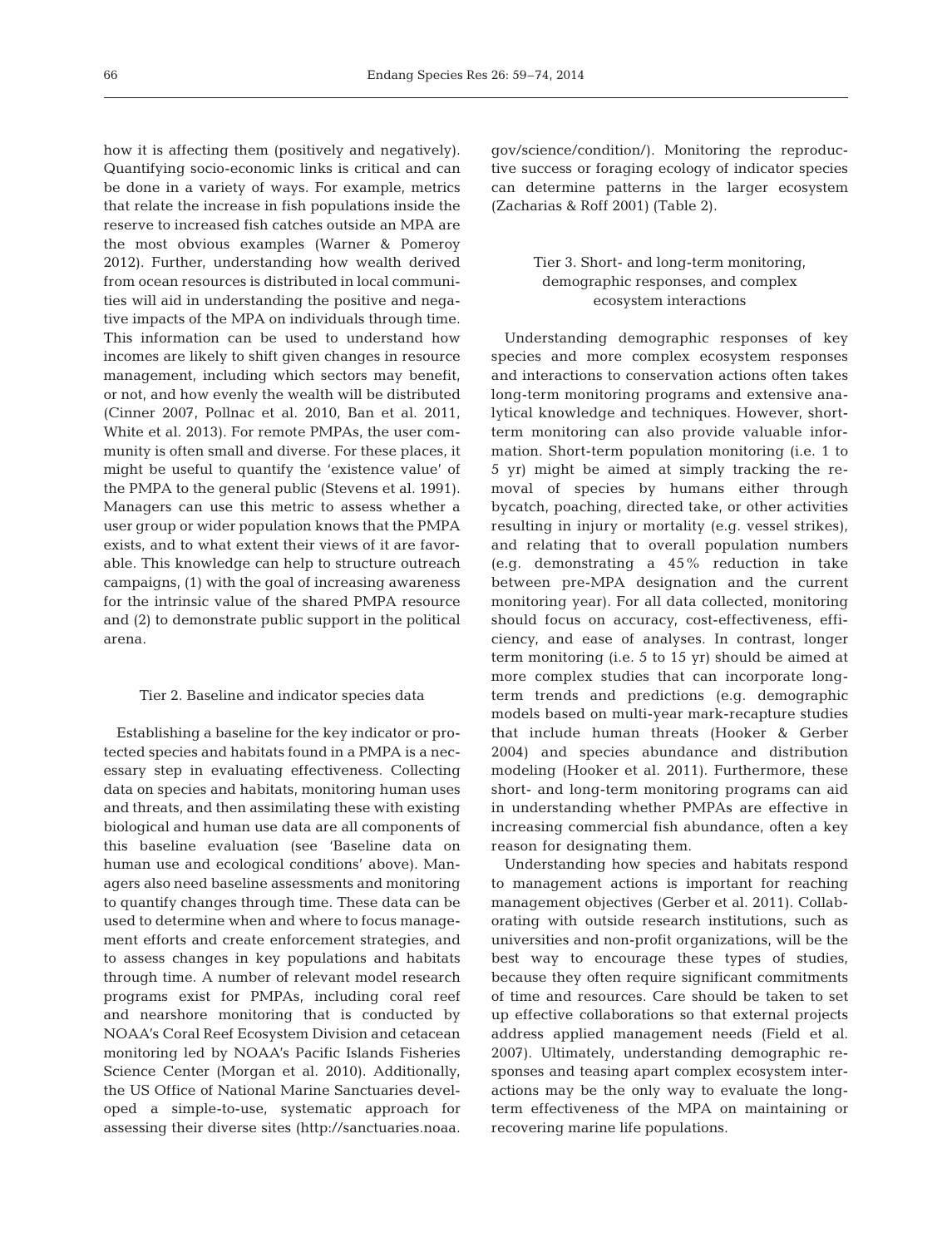| Indicator<br>species group | <b>Benefits</b>                                                                                                                                                                                     | Drawbacks                                                                                                                                   | Monitoring techniques                                                                                                                                     |  |
|----------------------------|-----------------------------------------------------------------------------------------------------------------------------------------------------------------------------------------------------|---------------------------------------------------------------------------------------------------------------------------------------------|-----------------------------------------------------------------------------------------------------------------------------------------------------------|--|
| Seabirds                   | Easily monitored<br>Tied to breeding sites on land during<br>breeding season, so reflective of<br>conditions within foraging range                                                                  | Range may be well outside of PMPA<br>May be more sensitive to handling                                                                      | Wet diet for foraging success and available prey<br>Banding studies for survivorship<br>(mark-recapture)                                                  |  |
|                            | Likely to reflect ecosystem changes: (1)<br>chick growth & survival tightly coupled<br>with short-term ecosystem conditions, (2)<br>adult survival coupled with longer term<br>ecosystem conditions |                                                                                                                                             | Stable isotope for foraging patterns<br>Chick growth for ecosystem productivity<br>Satellite tracking for foraging areas and<br>success                   |  |
|                            | Distributed over wide ranges                                                                                                                                                                        |                                                                                                                                             |                                                                                                                                                           |  |
|                            | Fishery independent data                                                                                                                                                                            |                                                                                                                                             |                                                                                                                                                           |  |
|                            | Can sample non-lethally for diet                                                                                                                                                                    |                                                                                                                                             |                                                                                                                                                           |  |
|                            | Pelagic fishes Distributed over wide ranges                                                                                                                                                         | reflective of local conditions                                                                                                              | Far-ranging and mobile, so may not be Wet diet for foraging success and available prey                                                                    |  |
|                            | Highly fecund (mahi-mahi and skipjack),<br>so reflective of shorter term ecosystem<br>conditions                                                                                                    | Populations may be influenced by<br>fishing levels, and changes may not be and movement (mark-recapture)<br>reflective of ecosystem changes | Conventional tagging studies for survivorship                                                                                                             |  |
|                            | Can potentially partner with commercial<br>fisheries to monitor                                                                                                                                     | Need at-sea studies to monitor                                                                                                              | Stable isotope for foraging patterns<br>Satellite tracking for foraging areas and<br>success                                                              |  |
|                            |                                                                                                                                                                                                     |                                                                                                                                             | Fishery-dependent studies                                                                                                                                 |  |
| Cetaceans                  | Distributed over wide ranges                                                                                                                                                                        | Far-ranging and mobile, so may not be<br>reflective of local conditions                                                                     | Conventional tagging, photo-identification, or<br>genetic studies for survivorship and movement<br>(mark-recapture)                                       |  |
|                            | Often protected species; may be a key<br>species for PMPA establishment                                                                                                                             | Need at-sea studies to monitor                                                                                                              | Stable isotope for foraging patterns                                                                                                                      |  |
|                            | Migratory species may have smaller<br>breeding/foraging areas that are<br>critically important for life-history and                                                                                 | Diet studies difficult                                                                                                                      | Satellite tracking for foraging areas and<br>success                                                                                                      |  |
|                            | population trends (large expected effect<br>size with protection)                                                                                                                                   | Range may be well outside of PMPA<br>boundaries                                                                                             | Surveys to monitor trends in abundance                                                                                                                    |  |
| Sea turtles                | Come to breeding sites on land to nest<br>and can be monitored then                                                                                                                                 | May be far-ranging and mobile, so may<br>not be reflective of local conditions                                                              | Wet diet for foraging success and available prey                                                                                                          |  |
|                            | Some species feed locally, so can be<br>reflective of local conditions                                                                                                                              | Range may be well outside of PMPA<br>boundaries                                                                                             | Conventional tagging or genetic studies for<br>survivorship and movement (mark-recapture)                                                                 |  |
|                            | Some species distributed over wide ranges                                                                                                                                                           |                                                                                                                                             | Stable isotope for foraging patterns                                                                                                                      |  |
|                            | Migratory species may have smaller<br>breeding/foraging areas that are<br>critically important for life-history and<br>population trends (large expected effect<br>size with protection)            |                                                                                                                                             | Satellite tracking for foraging areas and<br>success<br>Aerial surveys and beach monitoring for<br>population levels during nesting and mating<br>seasons |  |

Table 2. Example indicator species groups for ecosystem monitoring of pelagic marine protected areas (PMPAs)

# **COMPLIANCE AND ENFORCEMENT WITHIN PMPAS**

While compliance and enforcement are issues for all MPAs (Walmsley & White 2003, Byers & Noonburg 2007, Samoilys et al. 2007), they represent some of the limiting factors cited for managing PMPAs in particular (Kaplan et al. 2010). Enforcement of PMPAs can be particularly challenging because of the large and often remote areas to be monitored and the cost of reaching these areas, either by boat or aircraft, as well as the disparate stakeholder groups and communities associated with such areas. While we make suggestions below, cost-effectiveness approaches that explicitly include stakeholders

can be powerful in helping to determine the best approaches for compliance and enforcement for individual PMPAs (see 'Cost-effective approaches' above). Furthermore, by including compliance and enforcement in the cost-effectiveness analysis, they can be compared to, and prioritized with, other management actions.

# **Outreach and education**

Targeted outreach and education may achieve better compliance than relying heavily on enforcement. Numerous studies have highlighted that compliance is best achieved via community consul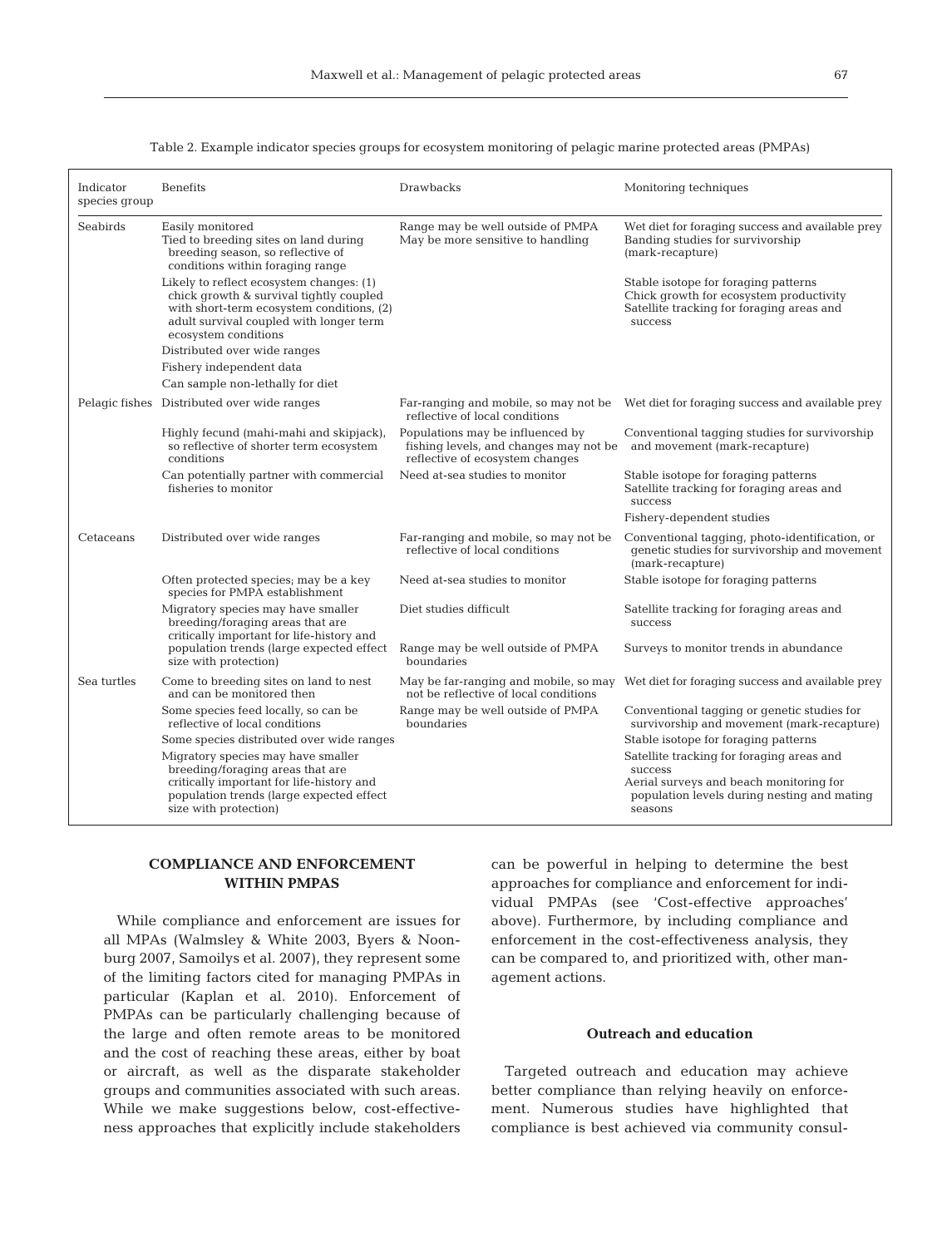tations, conflict management mechanisms, education or capacity building, and accountable and participatory management (Pollnac 2010, Read et al. 2011, Warner & Pomeroy 2012, Miller et al. 2013). However, Warner & Pomeroy (2012) showed that the influence of 'goodwill activities' on compliance can vary markedly depending on the type of community to which MPAs are adjacent. For example, with capacity building, alternative livelihood programs and other activities significantly increased compliance in traditional fishing communities, but had a negative influence on MPAs near communities where tourism and other industries besides fishing were the primary economic sources. Additionally, *when* activities were implemented in the MPA planning and implementation process resulted in differences in *how* activities influenced MPA compliance. These kinds of nuanced views are important to consider for PMPAs, as communities are likely to be numerous and disparate, both in spatial use and activities; thus, documenting the influence of similar variables on compliance will be important to guide development of future PMPAs.

### **Participatory compliance and enforcement**

One way to enhance compliance is by engaging users and stakeholders directly in compliance activities through 'participatory monitoring' (Aswani & Weiant 2004, Danielsen et al. 2009, Fox et al. 2012). Involving PMPA users and stakeholders in the surveillance and enforcement process can help increase capacity, inform users about the regulations, increase public perception of legitimacy of the regulations, build collective understanding of enforcement needs, and reduce costs to enforcement agencies.

Peer reporting is one example of participatory monitoring already being carried out within an existing PMPA. The Phoenix Islands Protected Area requires that boats report to multiple agencies: (1) when they enter the MPA and (2) whenever they see another vessel (Phoenix Islands Protected Area 2010). This allows enforcement agencies to keep track of vessels entering the MPA and to know which ones are following regulations by pairing boat sightings. This method is particularly useful in remote PMPAs where the potential for infractions is high because the chance of encounter by government vessels is low. Participatory monitoring increases the number of 'eyes on the water' and allows government agencies to better target use of enforcement vessels.

# **Enforcement**

PMPAs will likely require significant enforcement efforts because stakeholders will be disparate and logistically difficult to interact with, and the remoteness of areas increases the potential for illegal, unreported, and unregulated fishing, as well as other detrimental activities. Theoretically, however, the larger an MPA is, the more ecologically effective it will be even with limited enforcement because edge effects (encroachment along the MPA boundaries by humans affecting species inside the protected area) are less problematic for large areas with greater center to edge ratios than for small ones, and because vessels must enter MPAs through the edges (Kritzer 2004, Le Quesne 2009). Still, cost-effective methods of enforcement and monitoring are important for the long-term viability of a PMPA. Below we focus on specific techniques for cost-effective monitoring.

## **Enforcement partnerships**

Enforcement partnerships can aid cost-effectiveness. For example, the US Coast Guard (USCG) has initiated partnerships with the US Navy and foreign national fishery enforcement authorities as 'force multipliers' to improve its maritime domain awareness. The USCG has shiprider agreements with the US Navy, whereby USCG Liaison Officers are placed on board Navy vessels transiting the Pacific. The USCG officer can use the Navy vessel as an observation platform to complement data provided by the USCG operations center to track and document fishing vessel activity. The USCG and Navy are also working on an arrangement that would allow USCG law enforcement boarding teams to travel on Navy ships, which would not only allow the USCG to document illegally activity, but also to actually interdict vessels.

The USCG has also developed shiprider agreements with Pacific Island Nations that border United States island exclusive economic zones (EEZs), allowing the 9 nations (USA, Kiribati, Cook Islands, Marshall Islands, Micronesia, Nauru, Palau, Tonga, and Tuvalu) to conduct joint enforcement exercises. When in a foreign nation's EEZ, the USCG will carry a foreign law enforcement official, allowing increased enforcement of the foreign nation's EEZ. During these bilateral patrols, the USCG also has access to the foreign nations' vessel monitoring systems of boats inside their EEZs. In the case of Kiribati or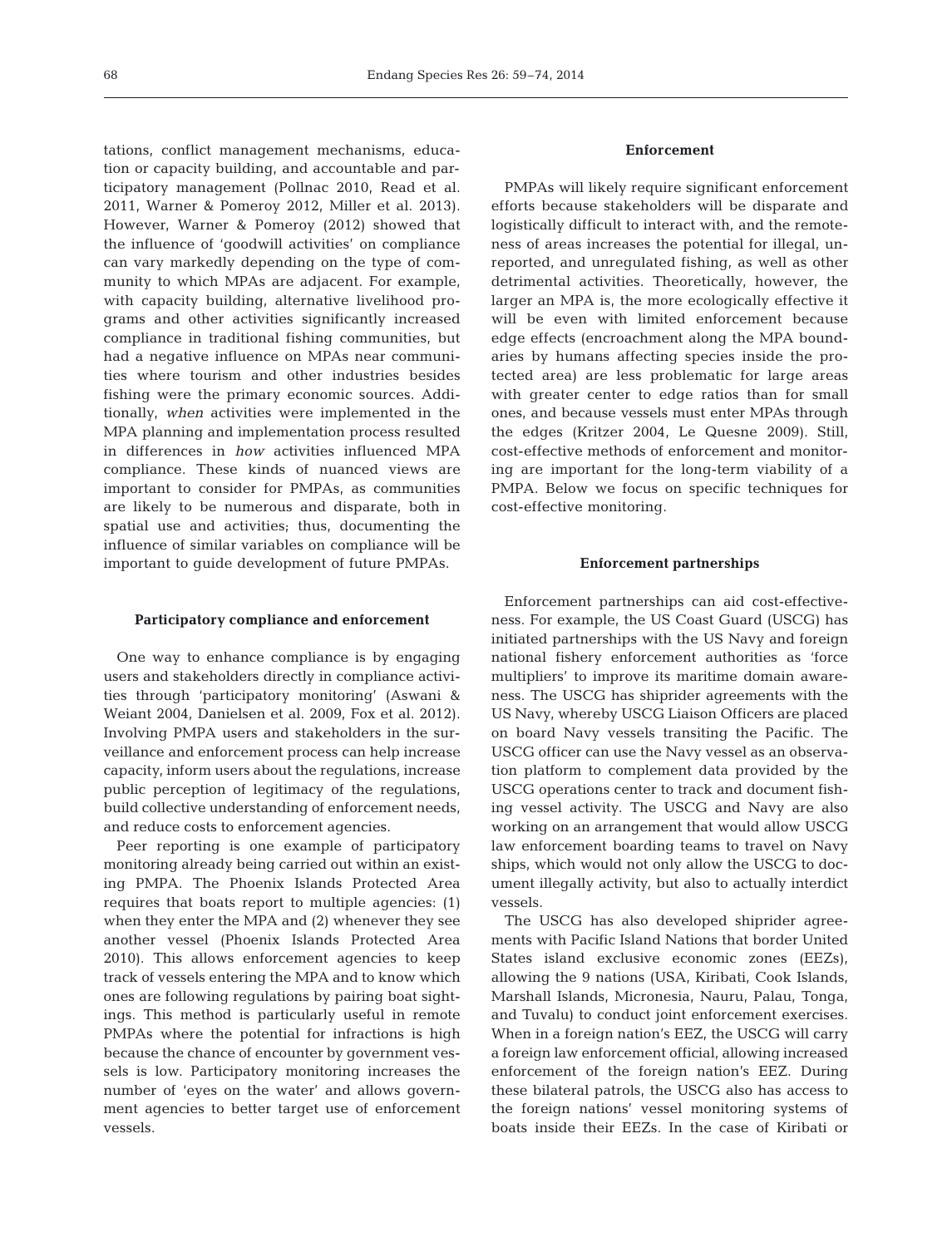other nations that share an EEZ boundary with the USA, this access provides the USCG and NOAA with real-time visibility of fishing vessel activity on both sides of the US border. These bilateral exercises are vital to providing additional visibility in the maritime domain, but are infrequent.

# **Technologies for monitoring vessels**

A number of technologies for monitoring vessel activity now exist, including cooperative and noncooperative systems (Brooke et al. 2010) (Table 3). Cooperative systems are those in which only partic-

| Table 3. Emerging or in-use surveillance and enforcement technologies for pelagic marine protected areas (PMPAs) (adapted from Richard- |  |
|-----------------------------------------------------------------------------------------------------------------------------------------|--|
| son 2012 and Brooke et al. 2010). We recommend that the reader should refer to these 2 freely available reports for more information    |  |

| Technology                                                                      | Emerging or Description<br>in-use |                                                                                                                                                                                                                                                                                                                           | Potential drawbacks                                                                                                                                                                                                                                                                                                     | Specific application to PMPAs                                                                                                          |  |  |  |  |
|---------------------------------------------------------------------------------|-----------------------------------|---------------------------------------------------------------------------------------------------------------------------------------------------------------------------------------------------------------------------------------------------------------------------------------------------------------------------|-------------------------------------------------------------------------------------------------------------------------------------------------------------------------------------------------------------------------------------------------------------------------------------------------------------------------|----------------------------------------------------------------------------------------------------------------------------------------|--|--|--|--|
| <b>Cooperative systems</b>                                                      |                                   |                                                                                                                                                                                                                                                                                                                           |                                                                                                                                                                                                                                                                                                                         |                                                                                                                                        |  |  |  |  |
| <b>Vessel Monitoring</b><br>Systems (VMS)                                       | In-use                            | Allow for monitoring of vessels within<br>boundaries; can determine activity<br>of vessels based on behavior                                                                                                                                                                                                              | Vessels must agree to carry VMS<br>equipment; cannot be used to monitor<br>non-cooperative vessels; units are<br>costly (US\$1000-4000 each); often<br>potential violations detected by VMS<br>must be corroborated by direct<br>observation                                                                            | Useful for monitoring vessel activity<br>in remote areas common in PMPAs                                                               |  |  |  |  |
| Automatic<br>Identification<br>Systems (AIS)                                    | In-use                            | Broadcast system that transmits data<br>such as location, speed, and heading;<br>can be detected by other vessels and<br>authorities, within a limited range<br>$(20-100 \text{ nm})$ ; space-based<br>AIS which uses satellite technology<br>increases the coverage to 5000 km                                           | Spatial or temporal coverage may be<br>limited; vessels must agree to carry<br>equipment                                                                                                                                                                                                                                | Use is required by merchant ships<br>over 300 gross tons by international<br>law                                                       |  |  |  |  |
| Non-cooperative systems                                                         |                                   |                                                                                                                                                                                                                                                                                                                           |                                                                                                                                                                                                                                                                                                                         |                                                                                                                                        |  |  |  |  |
| Predictive soft-<br>ware programs<br>for fishing<br>activity<br>(e.g. Sea Star) | In-use                            | graphic and biological data to predict<br>where fishing 'hotspots' are likely to<br>occur, so enforcement can be targeted<br>where vessels are likely to be<br>encountered                                                                                                                                                | Commercial products that use oceano- Must pay for access to products, which<br>can be costly                                                                                                                                                                                                                            | Already used by the US Coast Guard<br>in the Pacific; can narrow down<br>where in large pelagic habitats<br>fishing is likely to occur |  |  |  |  |
| Radar                                                                           | In-use                            | Radio waves detect reflections from<br>objects in their path such as vessels;<br>new technologies such as over-the-<br>horizon radar and high-frequency<br>surface wave radar allow for detection<br>on the scale of 1000s of kilometers                                                                                  | Identification of individual vessels is<br>not feasible, so must be used in<br>conjunction with other monitoring<br>platforms                                                                                                                                                                                           | Can be used in remote settings; lower<br>costs than vessel-based monitoring                                                            |  |  |  |  |
| Space-based<br>synthetic aperture<br>radar (SAR) and<br>optical imagery         | In-use                            | Allows for detection of vessels using<br>satellite-based technology in near<br>real-time. At resolutions of 1.6 m,<br>optical imagery can identify<br>individual vessels                                                                                                                                                  | SAR cannot identify vessels at an indi-<br>vidual scale, but can be used at night<br>and in cloudy areas. Optical imagery<br>is limited by cloud cover and<br>nighttime. Both services are costly                                                                                                                       | While services are costly, they may be<br>cheaper than vessel-based<br>monitoring                                                      |  |  |  |  |
| Passive acoustic<br>monitoring                                                  | In-use/<br>emerging               | Can be used for detection of vessel<br>noise and certain activities with<br>distinct noise patterns. Use of vessel<br>arrays tied to a land mass can transmit<br>data in near real-time. Depending on<br>equipment, can be used for detection<br>over 1000s of kilometers. Autonomous<br>buoys can transmit data remotely | Fiber-optic cables are necessary to<br>connect to land and may limit appli-<br>cation far from land. Autonomous<br>buoys exist, but are limited by battery<br>power and maintenance. Identification<br>of individual vessels is not feasible, so<br>they must be used in conjunction with<br>other monitoring platforms | Using vessel noise may be a cost-<br>effective option for monitoring in<br>remote areas                                                |  |  |  |  |
| Autonomous water Emerging<br>or aerial vehicles                                 |                                   | Autonomous vehicles can be used<br>either in the air or underwater to<br>monitor areas                                                                                                                                                                                                                                    | Autonomous vehicles can be extremely<br>costly and, currently, are only avail-<br>able for military applications.<br>Underwater vehicles must be pre-<br>programmed due to a lack of real-time<br>data feeds (i.e. unable to connect to<br>satellites under water)                                                      | As technology develops and costs are<br>reduced, autonomous vehicles may<br>be a primary means of monitoring<br>and surveillance       |  |  |  |  |
| Surface or under-<br>water gliders                                              | Emerging                          | Small autonomous vehicles designed<br>to collect data on ocean conditions.<br>Are commercially available and are<br>inexpensive compared to other<br>autonomous vehicles; surface gliders<br>are capable of operating for over<br>400 d before maintenance                                                                | Underwater gliders are particularly<br>limited by battery power because<br>they cannot be solar powered. Have<br>yet to be used for monitoring of<br>vessels; current applications target<br>oceanographic and biological<br>monitoring                                                                                 | Cost and marketability make gliders<br>a potentially cost-effective option for<br>PMPAs in the near future                             |  |  |  |  |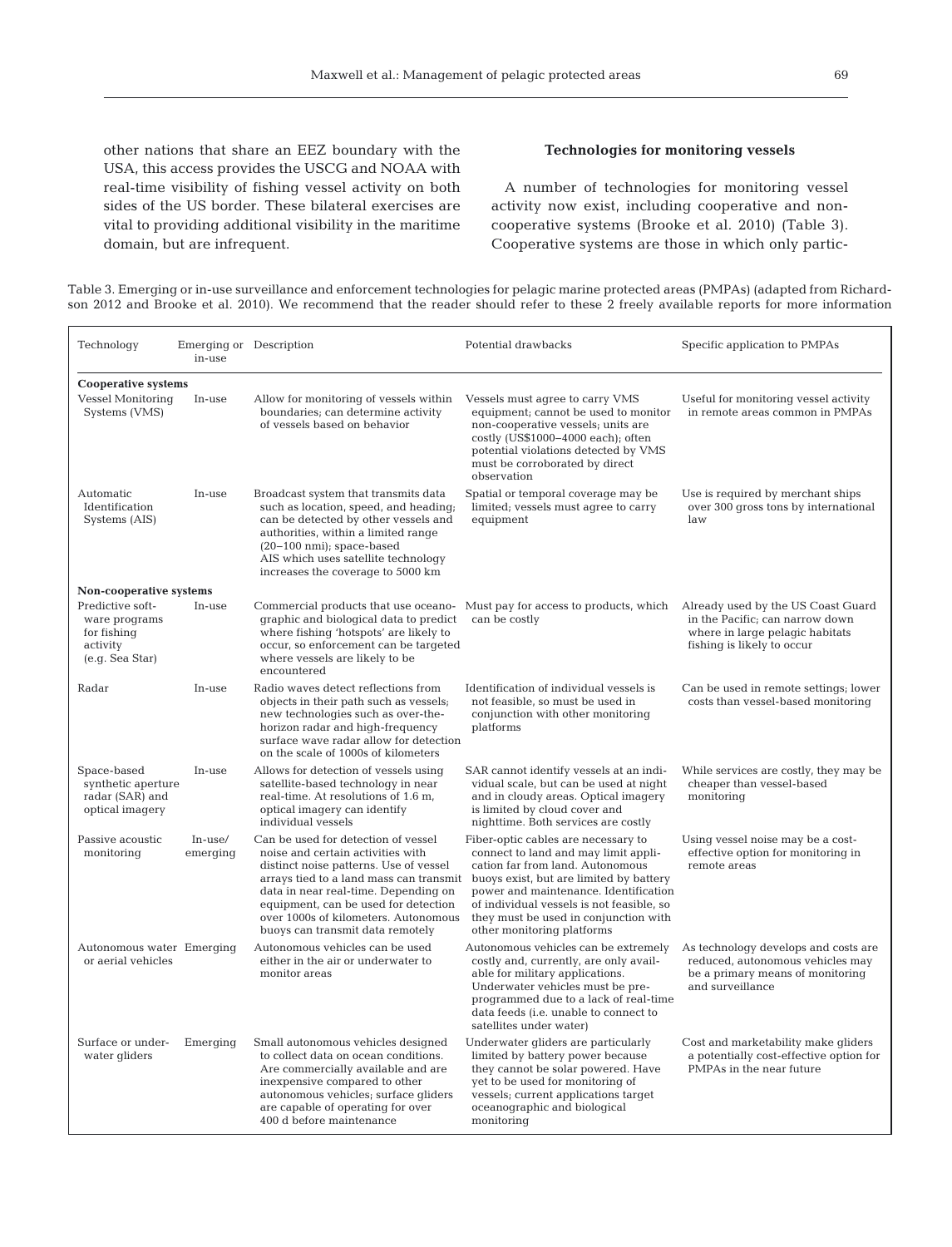ipating vessels are monitored; the best example for use in PMPAs are vessel monitoring systems (VMS), which can only observe those vessels that cooperate by carrying transceivers. Although cooperative in nature, there is usually a legal requirement for participation in VMS systems, such that some vessels may participate unwillingly and might interfere with onboard surveillance systems. VMS may not be cost-effective in developing countries, particularly for artisanal fisheries, and their range may be limited to coastal areas of PMPAs. Additionally, inferring the type of activity that is occurring based only on speed and location can be challenging, but, for example, has been done effectively in the United Kingdom (Witt & Godley 2007). More complex methods such as state-space models have been used to determine different modes of fishing activity in tuna purse seine fisheries (Bez et al. 2011). The level of information provided by cooperative systems makes them a valuable surveillance tool.

A number of non-cooperative technologies are also available to monitor activities (Table 3). For example, aerial flights or passive acoustic monitoring arrays can be used for a number of human threats. Low-frequency noise is indicative of boats, higher frequency noise is indicative of sonar. These methods could be particularly useful in remote PMPAs where limited boat-based activity is expected, though they have yet to be applied to our knowledge. Monitoring arrays could also double as monitors for ecological components by incorporating business-card or acoustic tags to survey species' movements and distributions (Hayes et al. 2013). A wide variety of satellite systems are also available to monitor vessels and activities remotely (e.g. Brooke et al. 2010, Richardson 2012). Increasing interest in remotely operated drones and other similar technologies is leading to significant and rapid progress in this field (Brooke et al. 2010, Richardson 2012).

### **Measures to avoid entering MPAs**

In some instances, the easiest way to prevent unwanted human activities is to provide disincentives for entering a PMPA. For example, Papahanaumokuakea MNM has been designated a Particularly Sensitive Sea Area (PSSA) by the International Maritime Organization (IMO). A PSSA

and which may be vulnerable to damage by international maritime activities (IMO Resolution A.982[24])

To enter Papahānaumokuākea MNM, vessels must request permission to pass through the monument. The number of vessels in the monument has dropped precipitously, presumably because requesting permission requires more effort than simply avoiding the PSSA (A. Wilhelm pers. comm.). Similarly, requiring a VMS in order to enter a PMPA may also provide a disincentive and make enforcement easier, as any vessel without a VMS is in violation, regardless of activity.

### **Biological and enforcement priorities**

Management and enforcement of any MPA requires the setting of priorities, but, because of their large size, this step is even more critical for PMPAs. Ideally, all areas should be fully monitored and enforced; however, this is rarely logistically or financially possible. As a result, managers need to determine where and when management resources and enforcement efforts are needed most, and concentrate efforts on those times and places. Again, the cost-effectiveness and expert solicitation techniques described above can be used to help determine these priorities, as well as the enforcement actions that should accompany priorities (Martin et al. 2009, Carwardine et al. 2012). Also important in setting priorities is linking actions, budgets, and agencies together by (1) defining biological priorities (i.e. species or areas of management concern) and (2) linking these to enforcement priorities (Fig. 3).

### Biological priorities

Though PMPA objectives may vary, maintenance of the ecological system and protection of vulnerable species are common priorities. Establishing biological priorities for monitoring and enforcement means determining where the most vulnerable species or habitats are likely to be found and when they are most vulnerable. Biological prioritization is built from baseline data of key species and habitats, as well as human uses and impacts (see 'Baseline data on human use and ecological conditions'). However, integrating key species and habitat data with human use and impact data will determine where the regions of highest threat and ecological significance co-occur (Halpern et al. 2009, Maxwell et al. 2013). In this step it is particularly important to consider where

<sup>…</sup> is an area that needs special protection through action by the IMO because of its significance for recognized ecological, socio-economic or scientific reasons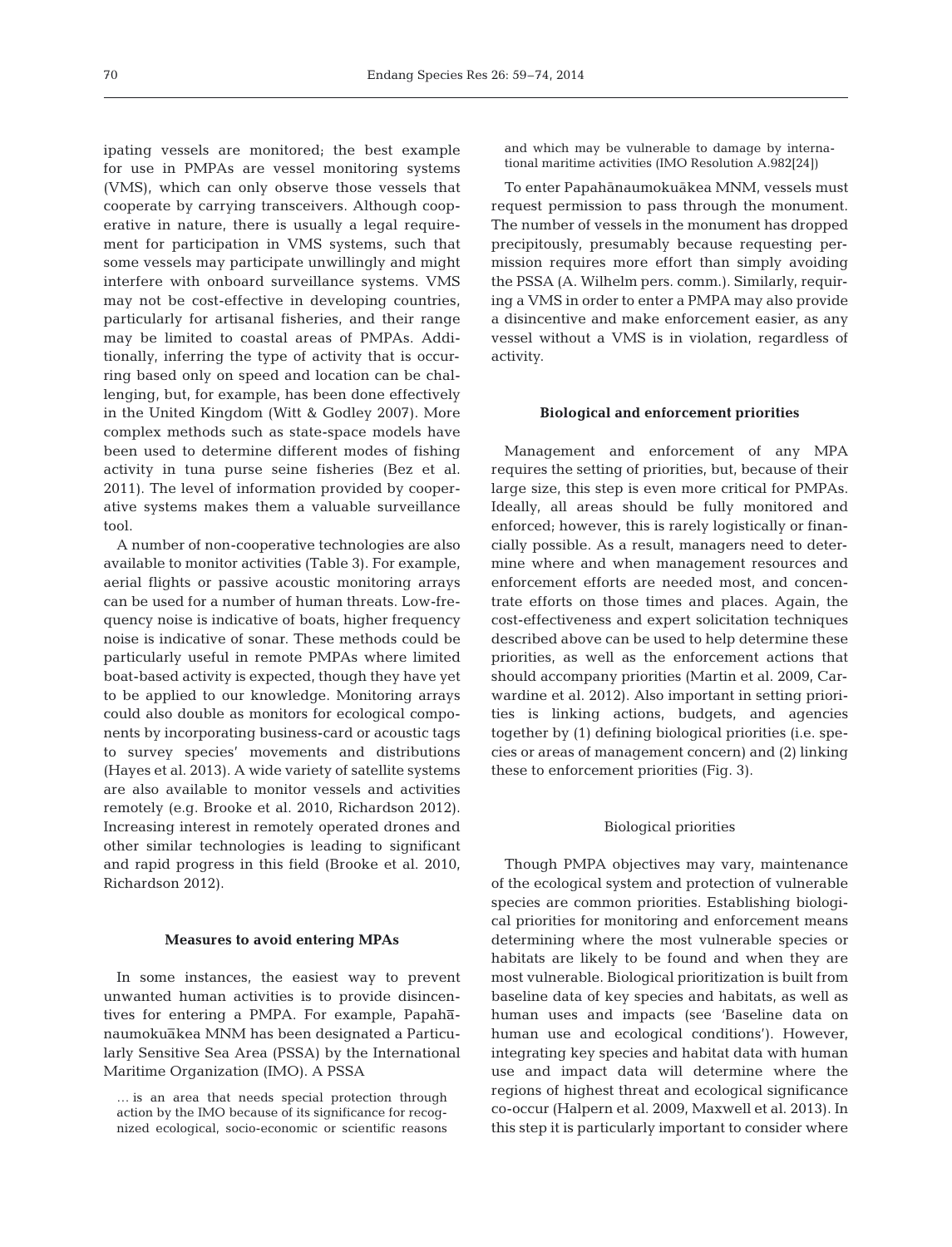these areas occur temporally, as well as spatially. Pelagic species often have seasonal movements, so impacts may be seasonal as well. Illegal fishing, for example, may not always coincide with peaks in fish abundance. For example, fishermen may be more likely to fish illegally during times of the year when they need income the most (i.e. during holidays), and these times may not be the most biologically productive times of the year. The temporal component and the social drivers underlying human use are particularly important for determining enforcement priorities (detailed below). Understanding the spatio-temporal patterns of threats can help enforcers target illegal activity before it occurs.

### Enforcement priorities

Enforcement priorities stem from translating biological priorities into actions for enforcement agencies (Fig. 3). Enforcement agencies are often charged with a myriad of activities to monitor and enforce, and a reality of modern governing structures is that all areas cannot be adequately enforced at all times. The USCG exemplifies an agency with multiple mandates in homeland security, fisheries, and search and rescue, to name a few. Enforcement officers will often concentrate efforts on well-articulated problems for which they feel they will have an impact



Fig. 3**.** Schematic showing the translation of biological priorities to enforcement priorities. In addition to understanding the distribution of key species and habitats, it may be important to integrate how oceanographic processes drive or dictate these areas, as well as how human uses and impacts overlap with key species and habitats. Once the 'where and when' of these areas has been determined, a hierarchy of priorities for enforcement for each key area must be determined to facilitate effective enforcement in that area. Additionally, the type and level of enforcement necessary for each area should be indicated (e.g. frequent patrolling for highly sensitive habitats or occasional fly-overs of largescale, less sensitive habitats)

(Gregg Casad, USCG, pers. comm.). Providing such well-articulated priorities for enforcement is essential for MPA managers. Ways to do this include:

*(1) Translating biological priorities into enforcement priorities*. Biological priorities do not translate directly into enforcement priorities. For example, a map detailing the 25, 50, 75, and 100% habitat use contours for a protected species does not indicate to an enforcement agent where to concentrate effort. Does the 50% contour or the 25% contour contain the most critical habitat? What if the 25% contour includes  $5000 \text{ km}^2$  of pelagic habitat; can that area be further prioritized? Does the same apply for September as for March, or are there months or seasons when enforcement is more critical than others? Appropriate surveillance and enforcement involves distilling spatial and temporal biological priorities into maps and tables which clearly detail the places and times where enforcement is most critical — and includes a hierarchy of priorities among the key sites. This ensures the maximum efficiency of enforcement efforts. For example, within PRIMNM, managers may provide enforcement agencies with a map of 10 key areas, with associated information on the months when these areas are most heavily used by species most vulnerable to human impacts. They may also list places that correspond to key vulnerable habitats — in order of importance — that are most critical to enforce during the different months of the year.

> This will allow enforcement agencies to apply resources when they are available, and also to plan enforcement missions opportunistically as part of other work.

> Relevant oceanographic data can also be critical for integrating biological and management priorities. For example, to further leverage its limited air and sea assets, the USCG uses 'SeaStar', a commercial oceanograph ic mapping software that combines remote sensing data, target species biology, and computer algorithms to identify potential fishing hotspots for US and foreign commercial fishing fleets. By using this software, Coast Guard personnel can anticipate fish locations, and therefore where they are most likely to encounter fishing activity, both legal and illegal.

> *(2) Determining effective enforcement measures*. Different species and habitats will require different protec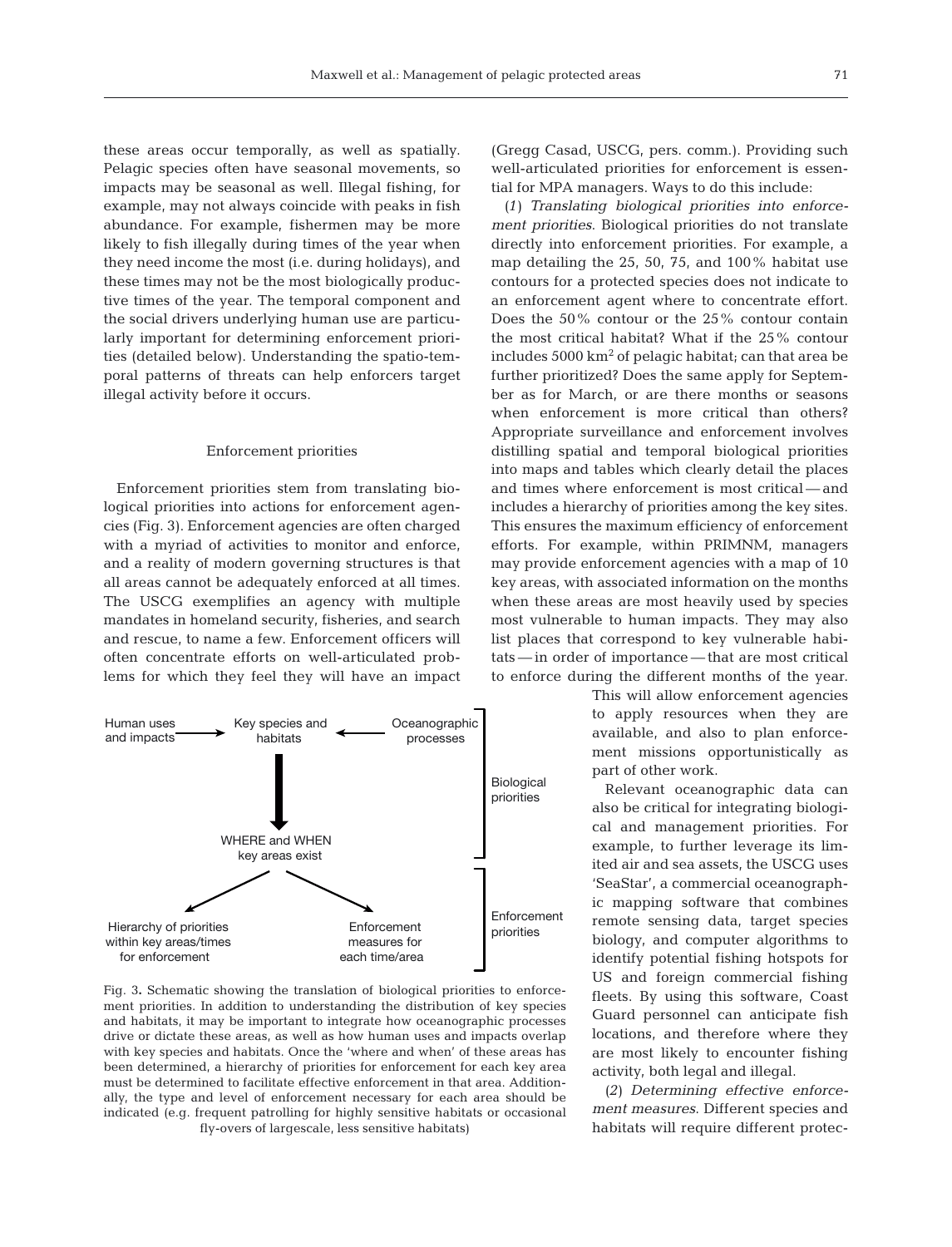tion and enforcement measures. For example, protecting seabirds from bycatch in longline fisheries may require enforcing use of streamer lines on fishing vessels, while protecting deep-sea corals from fishing impacts may require ensuring bottom trawling bans are enforced within a PMPA's boundaries. Highlighting the most effective enforcement measures and prioritizing among the measures to the extent possible for different biological components will allow enforcement agencies to determine appropriate actions. For instance, frequent boat-based enforcement actions aimed at reducing illegal bottom trawling activity might be needed in a highly sensitive deep-sea coral area, while occasional flyovers of a less sensitive region might be sufficient to help managers track a wide variety of activities.

### **CONCLUSIONS**

Our understanding of how to effectively manage PMPAs, particularly in remote parts of the world (Fig. 1), is only beginning to develop. Most MPAs with large pelagic areas have been designated in the last 15 yr, and the management objectives of earlier MPAs were primarily focused on nearshore ecosystems, not on pelagic ecosystems. Thus, an emerging goal is to move towards managing areas based on the underlying dynamic environment, and the dynamic nature of the human activities that impact PMPAs (Game et al. 2009, Grantham et al. 2011, Maxwell et al. 2012, Hobday et al. 2014). In the meantime, as managers accumulate knowledge and experience managing PMPAs, we hope that the information above will serve as a foundation for collating this knowledge, particularly though the Big Ocean Network (Toonen et al. 2013). Furthermore, by providing insights into the practical realities of PMPA management, we hope that we have highlighted critical research arenas and knowledge gaps of maximum relevance for MPA managers.

*Acknowledgements.* We thank the participants of the Marine Think Tank session on 'Pelagic ecosystems and MPA management' held as part of the 2011 International Congress on Conservation Biology in Auckland: J. Ardron, N. Agular Soto, J. Armstrong, M. Beritzhoff, C. Boyd, R. Brock, J. Cigliano, B. Hartl, L. Kozmian-Ledward, P. K. Mulcahy, Liza Mustika, M. Palka, J. Sterling, J. Zaeschmar. We thank the members of the Big Ocean Network, particularly A. Wilheim, S. Tai, C. Sheppard, A. Sheppard, R. Toonen, and B. Bowen, as well as G. Notarbartolo-Di-Sciara, for discussions and insight into managing PMPAs. We are grateful to staff of the National Marine Fisheries Service, including H. Hirsh and E. Breur; the Marine Conservation Institute, especially B. Pike, R. Moffitt, B. Chandler, and M. Richardson; and

TWIG for insights and comments. This work was supported by a grant from the National Oceanic and Atmospheric Administration (NA10NMF429028).

### LITERATURE CITED

- Agardy T (2000) Information needs for marine protected areas: scientific and societal. Bull Mar Sci 66:875−888
- ▶ [Alpine JE, Hobday AJ \(2007\) Area requirements and](http://dx.doi.org/10.1071/MF06214) pelagic protected areas: Is size an impediment to implementation? Mar Freshw Res 58:558-569
- ► [Angel MV \(1993\) Biodiversity of the pelagic ocean. Conserv](http://dx.doi.org/10.1046/j.1523-1739.1993.740760.x) Biol 7:760-772
- ▶ [Ardron J, Gjerde K, Pullen S, Tilot V \(2008\) Marine spatial](http://dx.doi.org/10.1016/j.marpol.2008.03.018) planning in the high seas. Mar Policy 32:832-839
	- Aswani S, Weiant P (2004) Scientific evaluation in women's participatory management: monitoring marine invertebrate refugia in the Solomon Islands. Hum Organ 63:301-319
- ► [Ban NC, Alidina HM, Ardron JA \(2010\) Cumulative impact](http://dx.doi.org/10.1016/j.marpol.2010.01.010) mapping: advances, relevance and limitations to marine management and conservation, using Canada's Pacific waters as a case study. Mar Policy 34:876-886
- ► [Ban NC, Adams VM, Almany GR, Ban S and others \(2011\)](http://dx.doi.org/10.1016/j.jembe.2011.07.023) Designing, implementing and managing marine protected areas: emerging trends and opportunities for coral reef nations. J Exp Mar Biol Ecol 408:21-31
	- Ban NC, Maxwell SM, Dunn D, Hobday AJ and others (2014a) Better integration of sectoral planning and management approaches for the interlinked ecology of the open oceans. Mar Policy 49: 127−136
	- Ban NC, Bax NJ, Gjerde KM, Devillers R and others (2014b) Systematic conservation planning: a better recipe for managing the high seas for biodiversity conservation and sustainable use. Conserv Lett 7:41-54
- ► [Bez N, Walker E, Gaertner D, Rivoirard J, Gaspar P \(2011\)](http://dx.doi.org/10.1139/f2011-114) Fishing activity of tuna purse seiners estimated from vessel monitoring system (VMS) data. Can J Fish Aquat Sci 68: 1998−2010
- ► Boersma PD, Parrish JK (1999) Limiting abuse: marine protected areas, a limited solution. Ecol Econ 31: 287−304
- ► [Brauers WKM, Zavadskas EK, Peldschus F, Turskis Z \(2008\)](http://dx.doi.org/10.3846/1648-4142.2008.23.183-193) Multi-objective decision-making for road design. Transport 23: 183−193
	- Brooke SD, Lim TY, Ardron JA (2010) Surveillance and enforcement of remote maritime areas. Paper 1: surveillance technical options. Marine Conservation Biology Institute, Bellevue, WA
- ▶ [Byers JE, Noonburg EG \(2007\) Poaching, enforcement, and](http://dx.doi.org/10.1890/07-0067.1) the efficacy of marine reserves. Ecol Appl 17: 1851−1856
- ► [Carwardine J, O'Connor T, Legge S, Mackey B, Possingham](http://dx.doi.org/10.1111/j.1755-263X.2012.00228.x) HP, Martin TG (2012) Prioritizing threat management for biodiversity conservation. Conserv Lett 5: 196−204
- ► [Cinner JE \(2007\) Designing marine reserves to reflect local](http://dx.doi.org/10.1007/s00338-007-0213-2) socioeconomic conditions: lessons from long-enduring customary management systems. Coral Reefs 26: 1035−1045
	- Convention on Biological Diversity (2010) The strategic plan for biodiversity 2011−2020 and the Aichi biodiversity targets. In: Conference of Parties 10, Decision X/2, Strategic Plan for Biodiversity 2011–2020. p 111–123. Tenth meeting of the Conferenceof the Parties to the Convention on Biological Diversity, Nagoya, Japan, 18–29 October 2010, www. cbd. int/ doc/ decisions/ cop-10/ full/cop-10-dec-en.pdf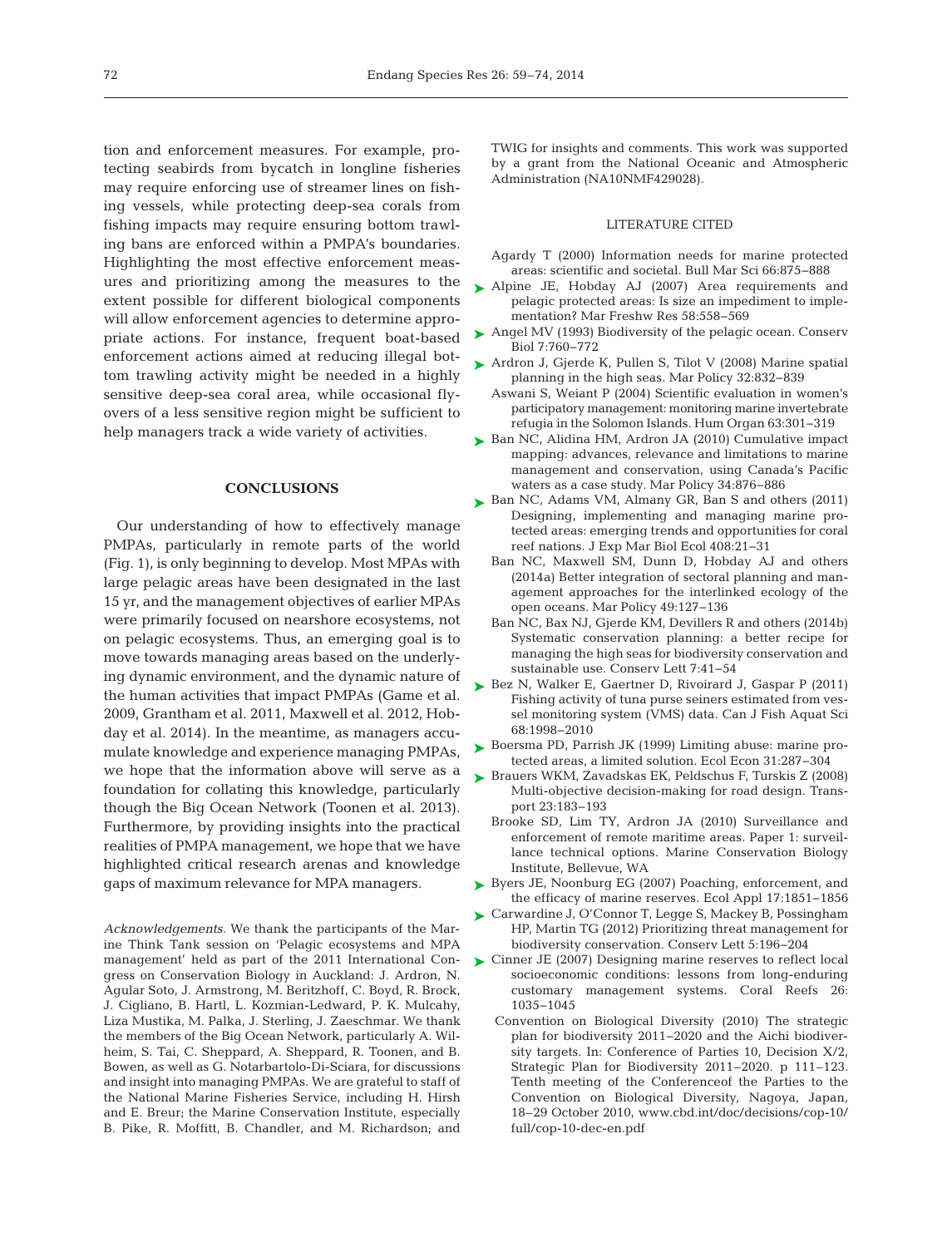- ► [Costello C, Gaines SD, Lynham J \(2008\) Can catch shares](http://dx.doi.org/10.1126/science.1159478) prevent fisheries collapse? Science 321: 1678−1681
- ► [Costello C, Lynham J, Lester SE, Gaines SD \(2010\) Eco](http://dx.doi.org/10.1146/annurev.resource.012809.103923)nomic incentives and global fisheries sustainability. Annu Rev Resour Econ 2, p 299−318
- ► [Danielsen F, Burgess ND, Balmford A, Donald PF and others](http://dx.doi.org/10.1111/j.1523-1739.2008.01063.x) (2009) Local participation in natural resource monitoring: a characterization of approaches. Conserv Biol 23:31-42
	- Dayton PK, Sala E, Tegner MJ, Thrush S (2000) Marine reserves: parks, baselines, and fishery enhancement. Bull Mar Sci 66:617-634
- ► [Dichmont CM, Pascoe S, Jebreen E, Pears R, Brooks K,](http://dx.doi.org/10.1016/j.marpol.2012.02.018) Perez P (2013) Choosing a fishery's governance structure using data poor methods. Mar Policy 37: 123−131
- [Edgar GJ, Bustamante RH, Farina JM, Calvopina M, Mar-](http://dx.doi.org/10.1017/S0376892904001584)➤ tinez C, Toral-Granda MV (2004) Bias in evaluating the effects of marine protected areas: the importance of baseline data for the Galapagos Marine Reserve. Environ Conserv 31:212-218
- ▶ [Espinosa-Romero MJ, Chan KMA, McDaniels T, Dalmer](http://dx.doi.org/10.1016/j.marpol.2011.01.019) DM (2011) Structuring decision-making for ecosystembased management. Mar Policy 35: 575−583
- [Field SA, O'Connor PJ, Tyre AJ, Possingham HP \(2007\)](http://dx.doi.org/10.1111/j.1442-9993.2007.01715.x) ➤ Making monitoring meaningful. Austral Ecol 32:485-491
- ► [Fox HE, Mascia MB, Basurto X, Costa A and others \(2012\)](http://dx.doi.org/10.1111/j.1755-263X.2011.00207.x) Reexamining the science of marine protected areas: linking knowledge to action. Conserv Lett 5: 1−10
- ► [Gaines SD, Lester SE, Grorud-Colvert K, Costello C, Pollnac](http://dx.doi.org/10.1073/pnas.1002098107) R (2010) Evolving science of marine reserves: new developments and emerging research frontiers. Proc Natl Acad Sci USA 107: 18251−18255
- ► [Game ET, Grantham HS, Hobday AJ, Pressey RL and others](http://dx.doi.org/10.1016/j.tree.2009.01.011) (2009) Pelagic protected areas: the missing dimension in ocean conservation. Trends Ecol Evol 24: 360−369
- ► [Gerber LR, Beger M, McCarthy MA, Possingham HP \(2005\)](http://dx.doi.org/10.1111/j.1461-0248.2005.00784.x) A theory for optimal monitoring of marine reserves. Ecol Lett 8: 829−837
- ▶ [Gerber LR, Estes J, Crawford TG, Peavey LE, Read AJ](http://dx.doi.org/10.1111/j.1755-263X.2011.00197.x) (2011) Managing for extinction? Conflicting conservation objectives in a large marine reserve. Conserv Lett 4: 417−422
- ▶ [Grantham HS, Game ET, Lombard AT, Hobday AJ and oth](http://dx.doi.org/10.1371/journal.pone.0016552)ers (2011) Accommodating dynamic oceanographic processes and pelagic biodiversity in marine conservation planning. PLoS ONE 6:e16552
- ▶ [Grech A, Marsh H \(2008\) Rapid assessment of risks to a](http://dx.doi.org/10.1111/j.1523-1739.2008.00923.x) mobile marine mammal in an ecosystem-scale marine protected area. Conserv Biol 22:711-720
- ► [Halpern BS, McLeod KL, Rosenberg AA, Crowder LB \(2008\)](http://dx.doi.org/10.1016/j.ocecoaman.2007.08.002) Managing for cumulative impacts in ecosystem-based management through ocean zoning. Ocean Coast Manage 51:203−211
- ► [Halpern BS, Kappel CV, Selkoe KA, Micheli F and others](http://dx.doi.org/10.1111/j.1755-263X.2009.00058.x) (2009) Mapping cumulative human impacts to California Current marine ecosystems. Conserv Lett 2: 138−148
- ▶ [Hayes SA, Teutschel NM, Michel CJ, Champagne C and](http://dx.doi.org/10.1007/s10641-011-9940-x) others (2013) Mobile receivers: releasing the mooring to 'see' where fish go. Environ Biol Fishes 96: 189−201
- ► [Hobday AJ, Hartmann K \(2006\) Near real-time spatial man](http://dx.doi.org/10.1111/j.1365-2400.2006.00515.x)agement based on habitat predictions for a longline bycatch species. Fish Manag Ecol 13: 365−380
	- Hobday AJ, Maxwell SM, Forgie J, McDonald J and others (2014) Dynamic ocean management: integrating scientific and technological capacity with law, policy and management. Stanford Environ Law J 33: 125–165
- Hocking M, Stolton S, Dudley N (2000) Evaluating effectiveness:a framework for assessing the management of protected areas, IUCN, Gland
- ► [Hooker SK, Gerber LR \(2004\) Marine reserves as a tool for](http://dx.doi.org/10.1641/0006-3568(2004)054[0027%3AMRAATF]2.0.CO%3B2) ecosystem-based management: the potential importance of megafauna. Bioscience 54: 27−39
- [Hooker S, Cañadas A, Hyrenbach KD, Corrigan C, Polovina](http://dx.doi.org/10.3354/esr00322) ➤ J, Reeves RR (2011) Making protected area networks effective for marine top predators. Endang Species Res 13: 203−218
- ► [Hyrenbach KD, Forney KA, Dayton P \(2000\) Marine pro](http://dx.doi.org/10.1002/1099-0755(200011/12)10%3A6%3C437%3A%3AAID-AQC425%3E3.0.CO%3B2-Q)tected areas and ocean basin management. Aquat Conserv 10:437-458
- ► [Irwin BJ, Wilberg MJ, Jones ML, Bence JR \(2011\) Applying](http://dx.doi.org/10.1080/03632415.2011.10389083) structured decision making to recreational fisheries management. Fisheries 36: 113−122
- ► [Kaplan DM, Chassot E, Gruss A, Fonteneau A \(2010\) Pelagic](http://dx.doi.org/10.1016/j.tree.2009.09.003) MPAS: The devil is in the details. Trends Ecol Evol 25: 62−63
- ► [Kappes MA, Shaffer SA, Tremblay Y, Foley DG and others](http://dx.doi.org/10.1016/j.pocean.2010.04.012) (2010) Hawaiian albatrosses track interannual variability of marine habitats in the North Pacific. Prog Oceanogr 86: 246−260
- ► [Kritzer JP \(2004\) Effects of noncompliance on the success of](http://dx.doi.org/10.1111/j.1523-1739.2004.00022.x) alternative designs of marine protected-area networks for conservation and fisheries management. Conserv Biol 18: 1021−1031
- ► [Le Quesne WJF \(2009\) Are flawed MPAS any good or just a](http://dx.doi.org/10.1093/icesjms/fsn201) new way of making old mistakes? ICES J Mar Sci 66: 132−136
- ► [Lowry LF, Laist DW, Gilmartin WG, Antonelis GA \(2011\) Re](http://dx.doi.org/10.1578/AM.37.3.2011.397)covery of the Hawaiian monk seal (*Monachus schauinslandi*): a review of conservation efforts, 1972 to 2010, and thoughts for the future. Aquat Mamm 37: 397−419
- [Mantua NJ, Hare SR \(2002\) The Pacific decadal oscillation. J](http://dx.doi.org/10.1023/A%3A1015820616384) ➤ Oceanogr 58:35-44
	- Marcot BG, Thompson MP, Runge MC, Thompson FR and others (2012) Recent advances in applying decision science to managing national forests. For Ecol Manage 285: 123−132
- ► [Marques AS, Ramos TB, Caeiro S, Costa MH \(2013\) Adap](http://dx.doi.org/10.1016/j.ocecoaman.2011.07.007)tive−participative sustainability indicators in marine protected areas: design and communication. Ocean Coast Manage 72:36-45
- ▶ [Martin J, Runge MC, Nichols JD, Lubow BC, Kendall WL](http://dx.doi.org/10.1890/08-0255.1) (2009) Structured decision making as a conceptual framework to identify thresholds for conservation and management. Ecol Appl 19: 1079−1090
- ► [Martin TG, Burgman MA, Fidler F, Kuhnert PM, Low-Choy](http://dx.doi.org/10.1111/j.1523-1739.2011.01806.x) S, McBride M, Mengersen K (2012) Eliciting expert knowledge in conservation science. Conserv Biol 26: 29−38
	- Maxwell SM, Morgan LE (2012) Examination of pelagic marine protected area management with recommendations for the Pacific Remote Islands Marine National Monument. Marine Conservation Institute, Seattle, WA
- ▶ [Maxwell SM, Morgan LE \(2013\) Foraging of seabirds on](http://dx.doi.org/10.3354/meps10255) pelagic fishes: implications for management of pelagic marine protected areas. Mar Ecol Prog Ser 481:289-303
- ▶ [Maxwell SM, Hazen EL, Morgan LE, Bailey H, Lewison R](http://dx.doi.org/10.1126/science.336.6080.413-a) (2012) Finding balance in fisheries management. Science 336:413
- ► [Maxwell SM, Hazen EL, Bograd SJ, Halpern BS and others](http://www.ncbi.nlm.nih.gov/entrez/query.fcgi?cmd=Retrieve&db=PubMed&list_uids=24162104&dopt=Abstract) (2013) Cumulative human impacts on marine predators. Nat Commun 4 (2688): 1–9)